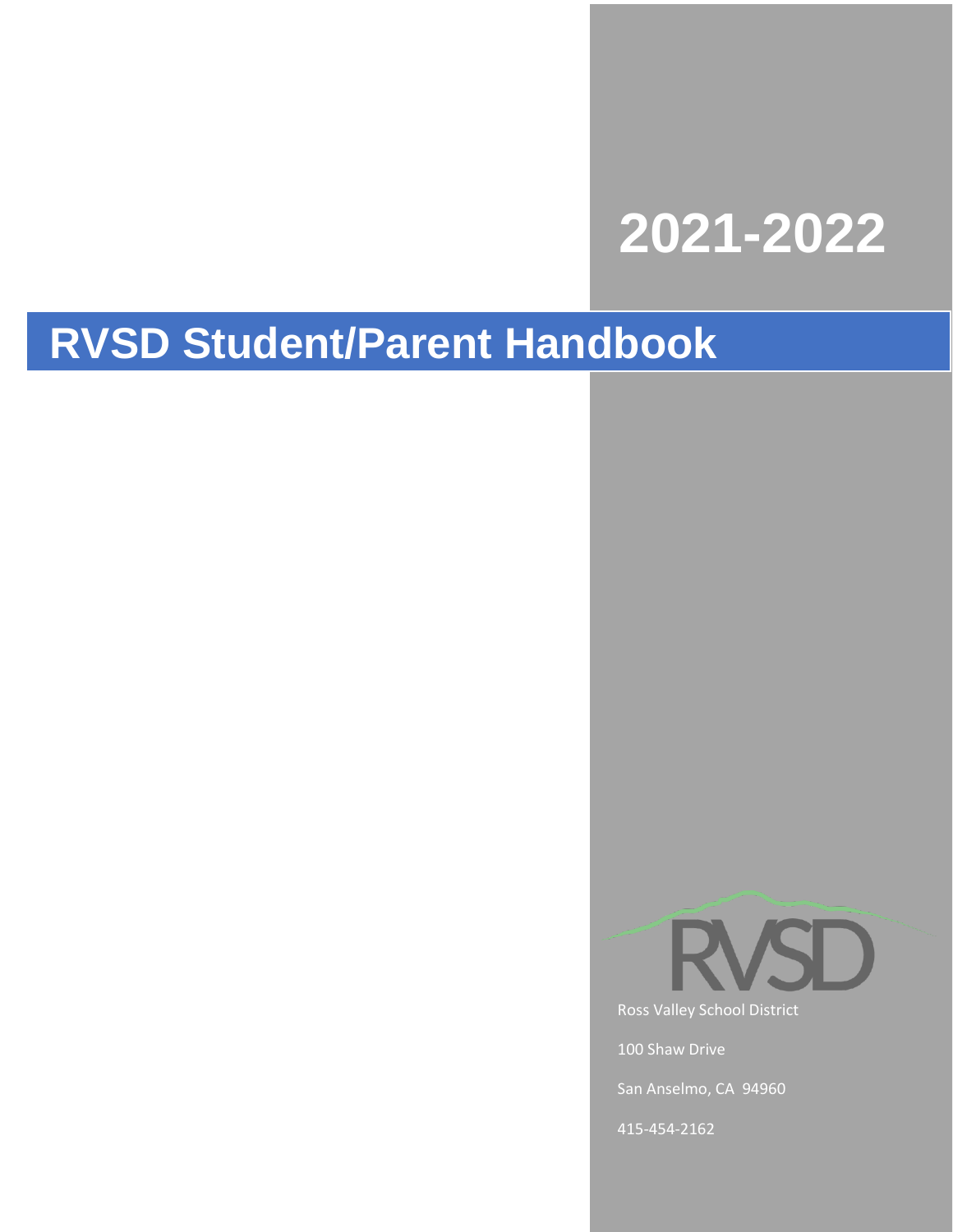

## **WELCOME TO THE 2021-2022 SCHOOL YEAR**

Dear Parents/Guardians:

We launch the 2021-2022 school year with a renewed sense of optimism and purpose after the unprecedented challenges we faced as a community over the last year and a half. The Ross Valley School District is committed to creating campus environments where all members of the community feel accepted, valued, respected, and loved. In collaboration with our parent community, we endeavor to provide a transformative educational experience to every child.

Our district's values are captured in our Local Control Accountability Plan (LCAP). Our main areas of focus are practices that support deeper learning, wellness and equity for all students. These goals are all interrelated and interconnected; they guide our ongoing efforts to create systematic supports across all schools and solicit input from all stakeholders to get feedback on that work.

The close partnership between home and school is fundamental to a positive and rewarding learning experience for every child. To support your student's success, we ask you to:

- ❖ Ensure that your child(ren) attends school every day
- ❖ Talk to your child(ren) about school and provide support
- ❖ Keep in contact with teachers and staff
- ❖ Stay informed through emails, newsletters, and school sponsored events

This Handbook will provide you with the necessary information to support those efforts. We are grateful to be a part of this unique community and look forward to a successful and memorable school year!

Sincerely,

Eric Saibel Director of Student Services 415.451.4066 [esaibel@rossvalleyschools.org](mailto:esaibel@rossvalleyschools.org)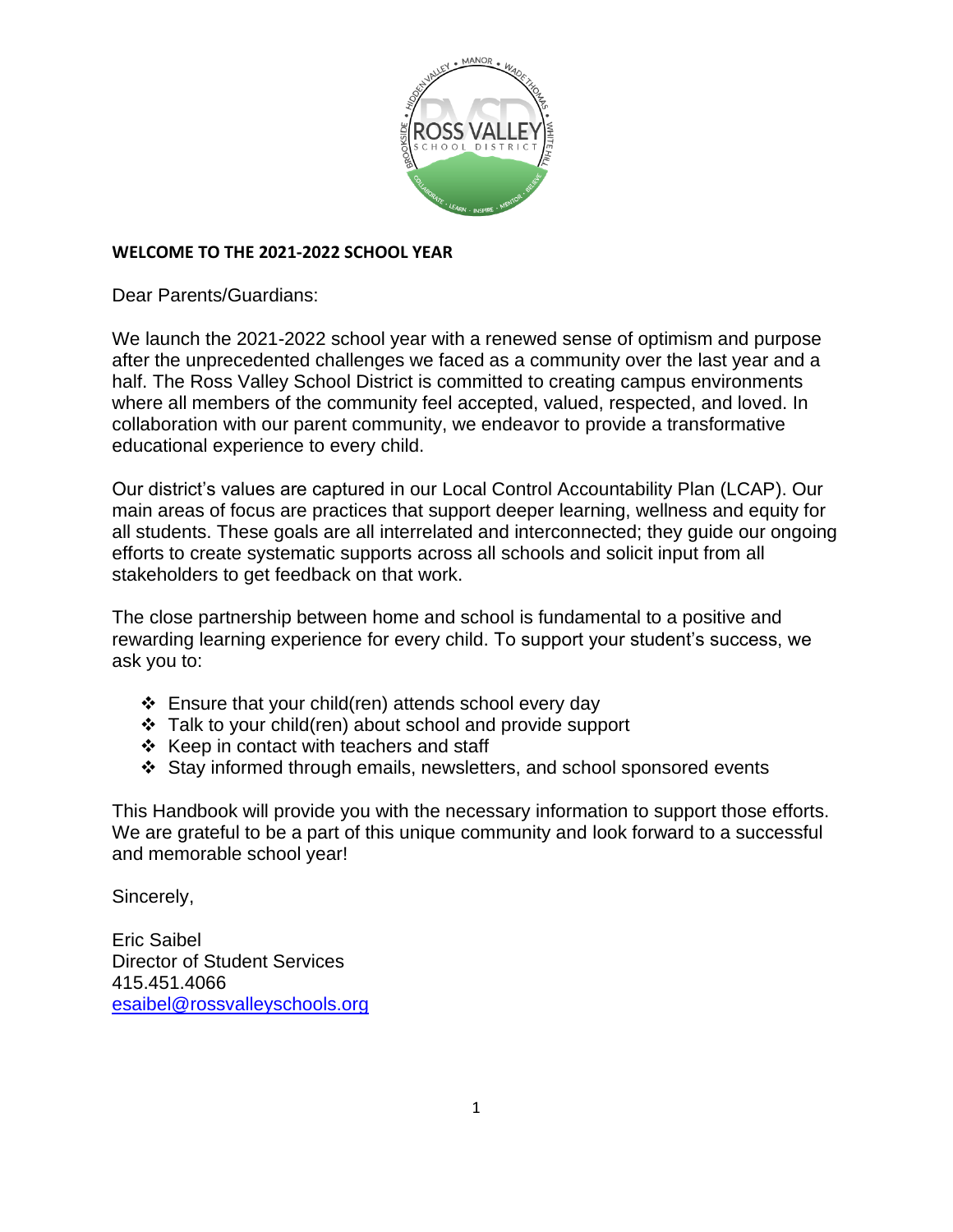## **TABLE OF CONTENTS**

| <b>Topic</b>                                  | <b>Begins on Page</b> |
|-----------------------------------------------|-----------------------|
| <b>Annual Notice</b>                          | 3                     |
| <b>Arrival and Dismissal</b>                  | 3                     |
| Attendance                                    | 3                     |
| <b>Independent Study</b>                      | 5                     |
| <b>Child Care</b>                             | 5                     |
| <b>Curriculum &amp; Instruction</b>           | 6                     |
| <b>Assessments &amp; Evaluations</b>          | $\overline{7}$        |
| Celebrations                                  | 8                     |
| <b>Facilities</b>                             | 8                     |
| Health & Safety                               | 8                     |
| Telephone                                     | 8                     |
| <b>Student Health &amp; Safety</b>            | 9                     |
| Pets at School                                | 13                    |
| Lost & Found                                  | 13                    |
| Lunch                                         | 13                    |
| <b>Parent Communication &amp; Involvement</b> | 13                    |
| Residency                                     | 16                    |
| <b>Student Services</b>                       | 17                    |
| <b>Student Records</b>                        | 17                    |
| <b>Student Code of Conduct</b>                | 18                    |
| Title IX                                      | 20                    |
| Title I/English Language Learners             | 21                    |
| Tobacco, Alcohol & Drug Free Schools          | 21                    |
| Transportation                                | 21                    |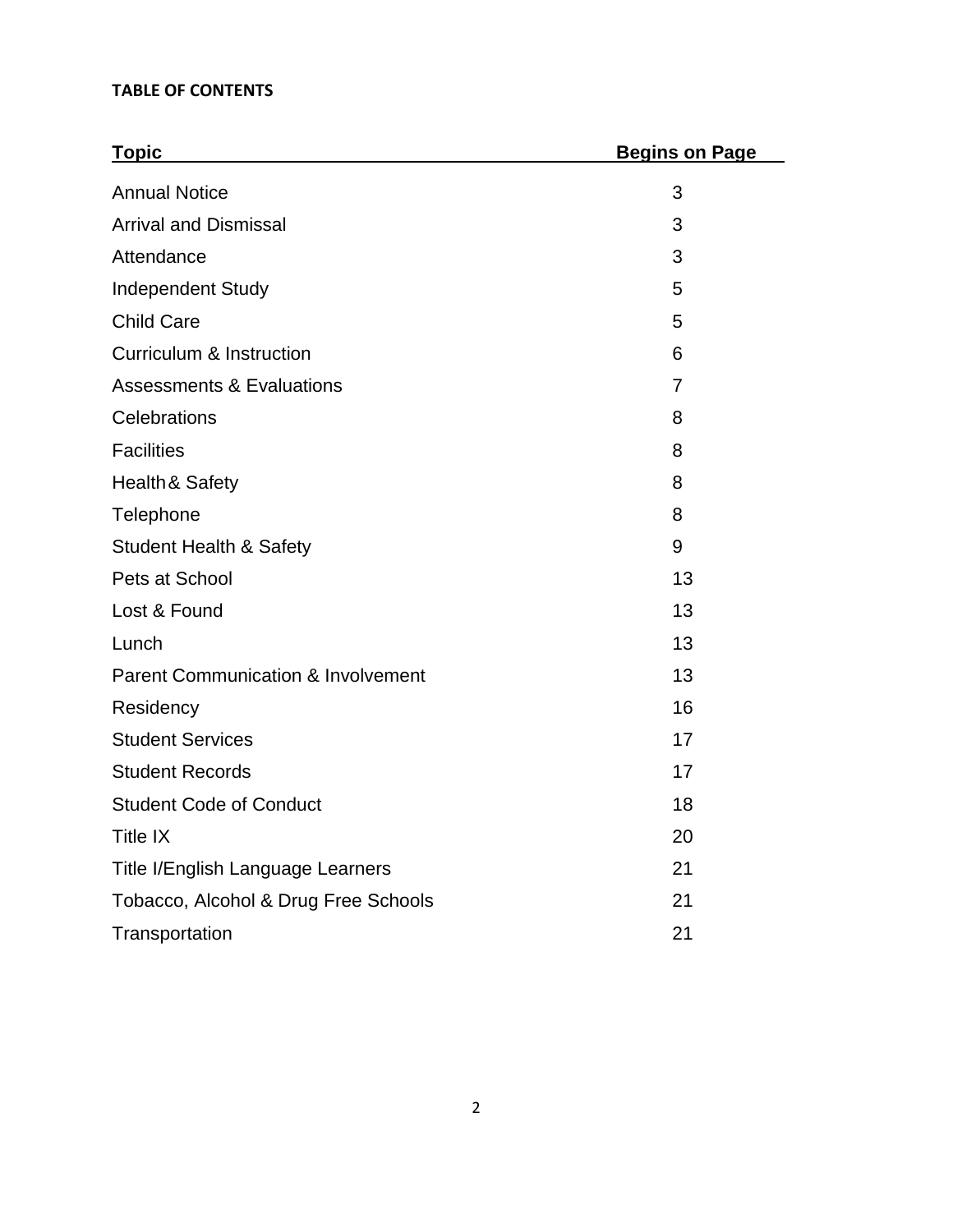#### **ANNUAL NOTICE**

Consistent with Education Code § 48980, districts are required to annually notify students, parents/ guardians of their legal rights and responsibilities. In your student's Back to School Packet is a form to sign and return explaining the Annual Notice which includes any new rules and regulations. Your signature is an acknowledgment by the parent/guardian that you are informed. Signing the document does not indicate agreement or consent to participate in any particular program.

#### ARRIVAL & DISMISSAL

Students are allowed on school grounds 15 minutes before starting time. No supervision is provided before that time. Please remain with your child until a yard supervisor is present.

Students should go immediately home or to childcare at dismissal time. There is no supervision after dismissal. Students are not allowed to remain at school alone or wait for siblings who are dismissed later. Children should be picked up promptly. If you are picking up your child by car, you will find students waiting in front of the school in the drop-off zone. Please drive to the front of the line and pick them up. Please do not double park, park in red zones, park in handicap zones, or block driveways. If children are not picked up, they will be taken to the office to call home.

#### **ATTENDANCE**

Ross Valley School District believes that every day counts in student's education. Students that have good attendance have better academic skills, grades, and selfesteem. Regular attendance is one of the greatest contributing factors to success in school. Students are required to attend school on a daily basis and remain in school the entire school instructional day. Students who are tardy or leave early miss important instruction. disrupt instruction for those students who arrive on time ready and class time are lost when instruction must be repeated. The District appreciates it when you are able to limit appointments to before or after school hours. We appreciate your help in getting your child to school on time each and every day.

Ross Valley School District works collaboratively with parents/guardians in regards to school attendance. Please contact the school when you know and the reason your child will not be attending each day. Each school will verify the student's attendance by calling the parent/guardian. Letters from the school are sent to notify the parent of any attendance problems.

#### Early Release Wednesdays

Research shows that in order to improve student achievement, staff benefit from ongoing professional development opportunities. RVSD has dedicated Wednesday afternoon for teacher collaboration and professional development. The teachers have opportunities to meet in grade-level meetings to share information, attend site staff meetings and participate in professional development. During this time, teachers are planning instruction, reviewing student work and assessment which informs instruction and supports goals for student learning.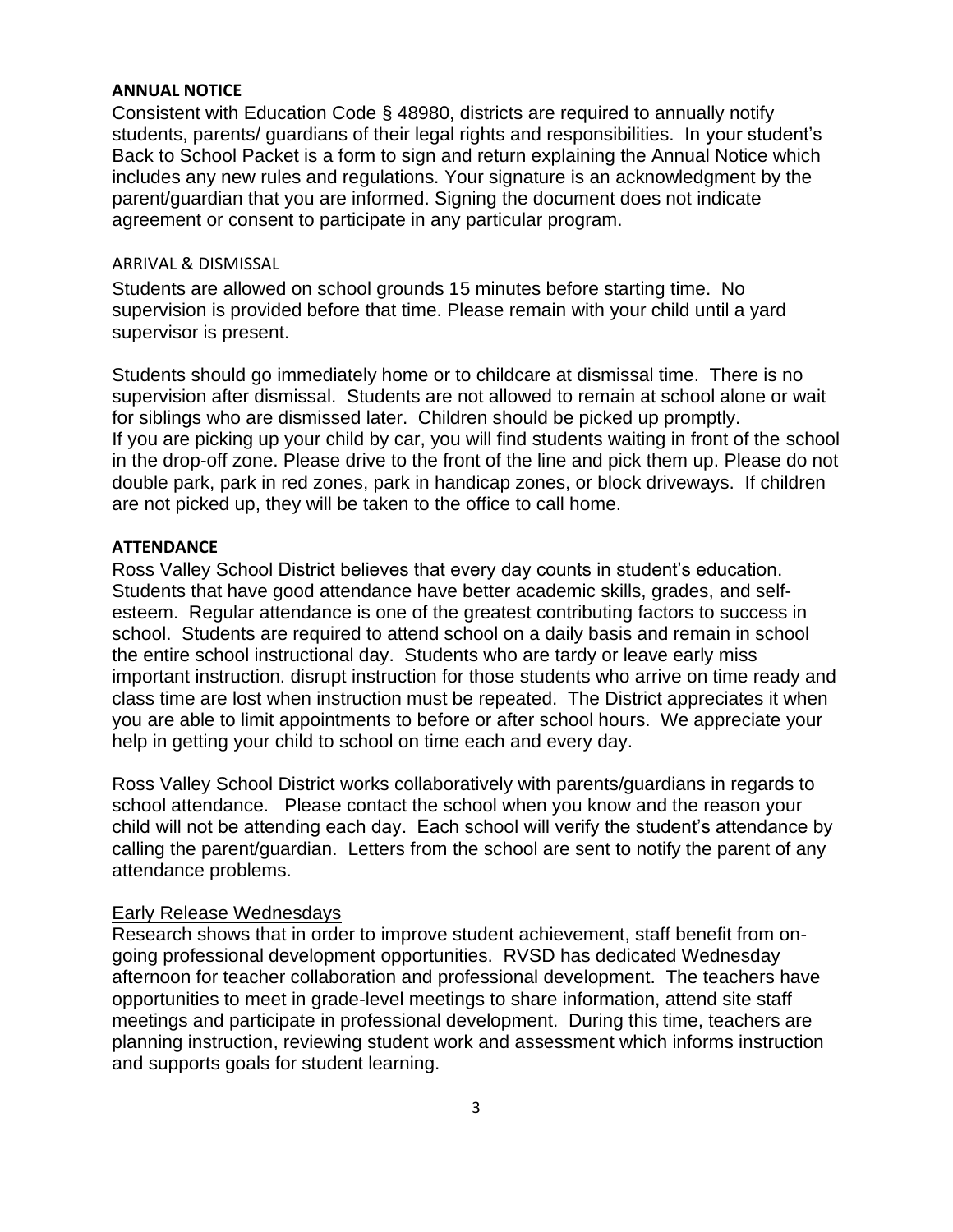## Absences

The school office should be notified prior to the beginning of the school day if your child will be absent. Your call assures us that your child is safe and has not been injured on the way to school. Parents can leave a message on office phone voicemail or email office. Parents should notify the office directly; teachers sometimes do not forward the message. If you are unable to call in your child's absence, a written note should be sent when your child returns.

California Education Code § 48260 and RVSD Board policy 5113 defines unexcused absences as the following:

- Illness
- Doctor/Dental appointments
- Attendance at an immediate family member's funeral
- Court appearances in which student is mandated to attend
- Observance of a religious holiday

Absences for other reasons and unreported absences are considered unexcused.

## Unexcused Absences

California Education Code § 48260 and RVSD Board policy 5113 defines unexcused absences as the following:

- Arriving at school tardy, 30 or more minutes late without a valid reason.
- Parents not notifying the school or providing verification of an excused absence
- Out of town trips, while school is in session. These excursions may provide educational opportunities and may be excused if the student has been approved for Independent Study if the student will be missing 5 or more days of school.

A child who is tardy/absent from school without a valid excuse is unexcused. These types of absences are called "truancies." Students are required to attend school the full day.

## Late

In school, as in life, punctuality counts. Getting children to school with plenty of time sets a good habit that will help them succeed for the rest of their lives. Students who arrive "only" five or 10 minutes late to school disrupt the classroom. This is an integral part of the school day in which the teacher may be setting the agenda for the day, explaining routines and making announcements. By missing this part of the day your child is at a disadvantage by starting the day without having the opportunity to get organized and be ready for instruction. There is yard supervision 15 minutes prior to the start of school and provides your child a chance to socialize with his/her friends.

## Early Pick Up

Students are not allowed off-campus at any time unless accompanied by a parent. If you will be picking your child up early during the school day, please send a note to the teacher that morning stating the time you will be coming for your child. When students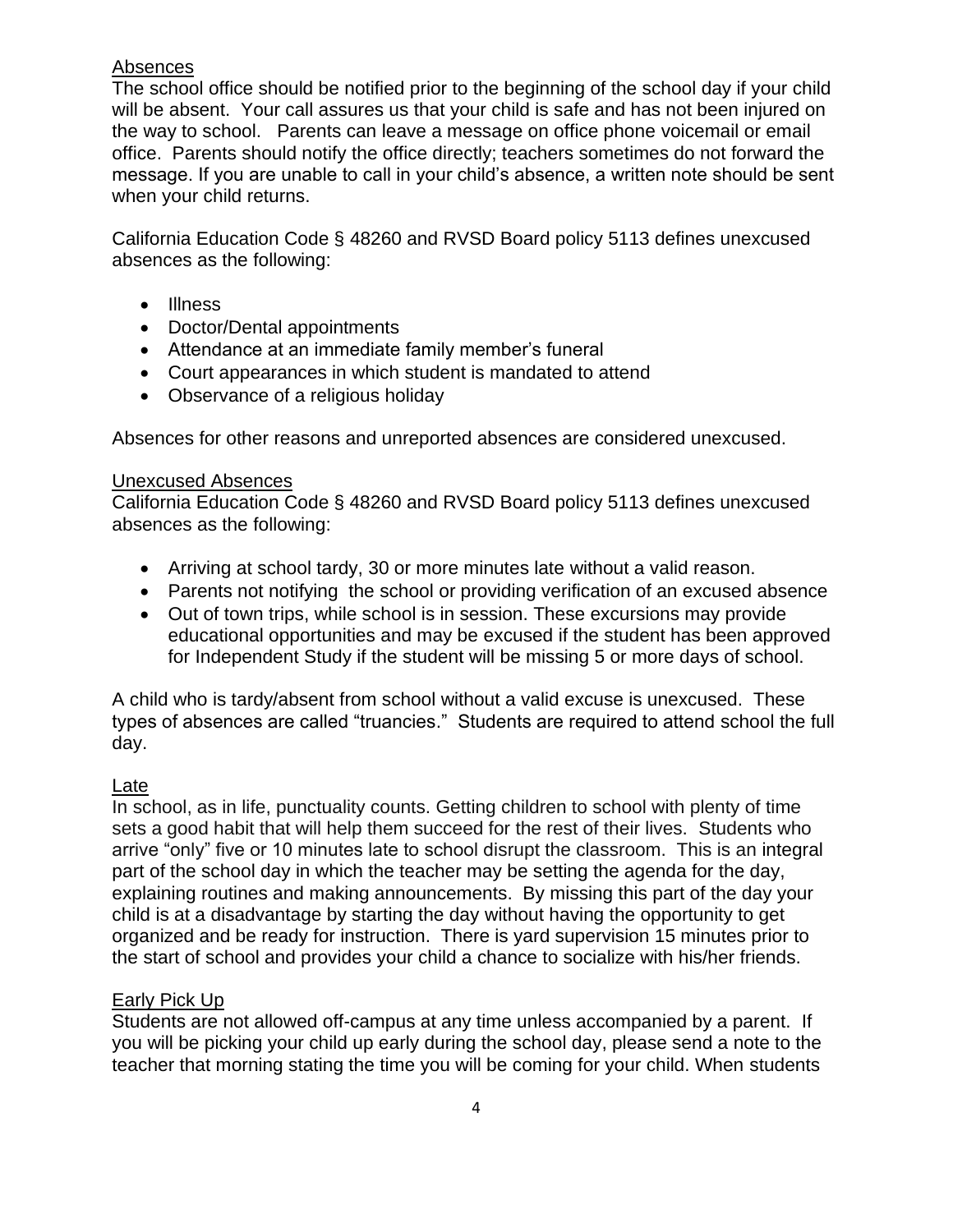are picked up early it is considered an unexcused absence unless it is for a valid reason described due to a doctor's appointment or illness.

Do not go to the classroom**.** Come to the office and your child will be notified you are waiting. Students will not be released during the day to anyone other than their parents without written permission from their parents.

#### School Attendance Review Team (SART) and School Attendance Review Board (SARB)

California Education Code § 48260 and Board policy 5113 indicates that the District must notify the parents in writing if their student is Truant or Chronically Absent. (Excused and Unexcused). Our goal is to work collaboratively and partner with your family.to develop a plan and contract to improve the student's attendance.

Chronic Absenteeism is defined by California Education Code § 48263.6: Any student who is absent from school for ten percent or more of the school days, that they are enrolled. This includes both excused and unexcused absences.

Truancy is defined California Education Code § 48262: Any student that accumulates a combination of 3 days in which they were either late to school and/or having an unexcused absence.

The District must provide you with notification and the Principal will meet with you to assist you in developing a plan and a contract to improve your child's attendance. Our goal is to work collaboratively and partner with your family.

#### School Attendance Review Team (SART)

If your child continues to have unexcused absences after the first notification, the Principal will schedule a conference with you, in order to improve attendance and support your child so they can attend school on time every day. The goal of the School Attendance Review Team (SART) meeting to develop a plan with you to support your student.

## School Attendance Review Board (SARB)

If the student's attendance does not improve, the District will hold a School Attendance Review Board Meeting (SARB) and develop a contract with the student and parents/guardian.

## **INDEPENDENT STUDY**

If a student must be absent from school for five or more consecutive days due to an emergency, a vacation that cannot be avoided, or illness, it may be possible to arrange for an Independent Study Contract. Students must meet certain requirements and standards to participate in an Independent Study. Please meet with the school Principal to discuss this option. The Independent Study contract needs to be approved by the Principal at least ten days prior to the scheduled absence.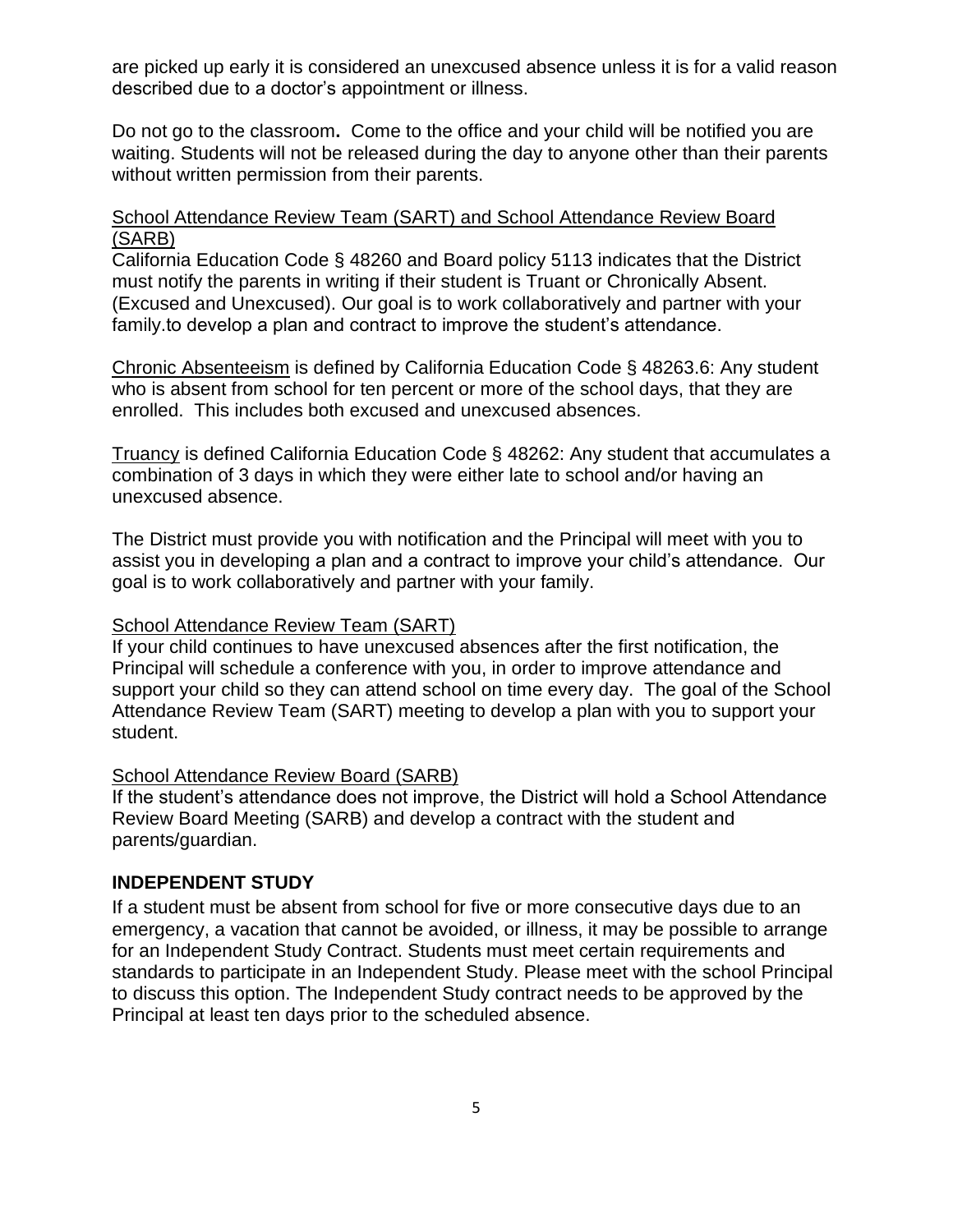## **CHILD CARE**

The Marin YMCA provides fee-based childcare before and after school on each school's campus. Contact the YMCA for details. Students at Wade Thomas may also be served by The Robson House, which is run through the San Anselmo Recreation Department. Robson House staff meet students on the school's campus and walk to their site.

## **CURRICULUM & INSTRUCTION**

Parents/Guardians will receive an overview of the class curriculum from your child's teacher at Back-to-School Night. Teachers develop their instructional programs based on the California State Department of Education Common Core Standard frameworks as well as upon District and site initiatives.

## **Family Life**

Part of the fifth-grade science curriculum includes teaching human reproduction. In accordance with California Education Code § 51550, Fifth-grade students will study the functioning of male and female reproductive systems, in a six-hour course provided by the School Nurse. California Education Code § 51240, states that a student shall be excused from such instruction upon written request of their parent/guardian if any part of the instruction in health or family life education conflicts with the religious training and beliefs or personal moral conviction. Parents will receive more specific information on family life curriculum, including an opportunity to view the curriculum and ask questions prior to instruction.

## **Library**

Each school has a library and students have access to the library through scheduled weekly class visits. Time is provided to browse and check out books. The library specialist welcomes suggestions from students and parents for new book selections. Your child (and you) is responsible for the books s/he checks out of the library. If a book is lost or damaged, reimbursement for its cost is required.

## **Physical Education**

Although not required by Education Code, K students in RVSD receive 30 minutes per week of PE. In accordance with law, students in 1<sup>st</sup>-5<sup>th</sup> grades receive 200 minutes of instruction every two weeks.

It is important that students wear appropriate clothing and shoes to participate in physical education. In addition, students in 5th grade participate in the Physical Fitness Test every spring.

## **Homework**

Research states that meaningful and appropriate homework is a relevant extension of the classroom that can positively impact a student's learning.

Board Policy 6154 establishes guidelines regarding homework that is assigned beyond the school day. Homework needs to be meaningful, purposeful, and appropriate in order to have a positive impact on student learning.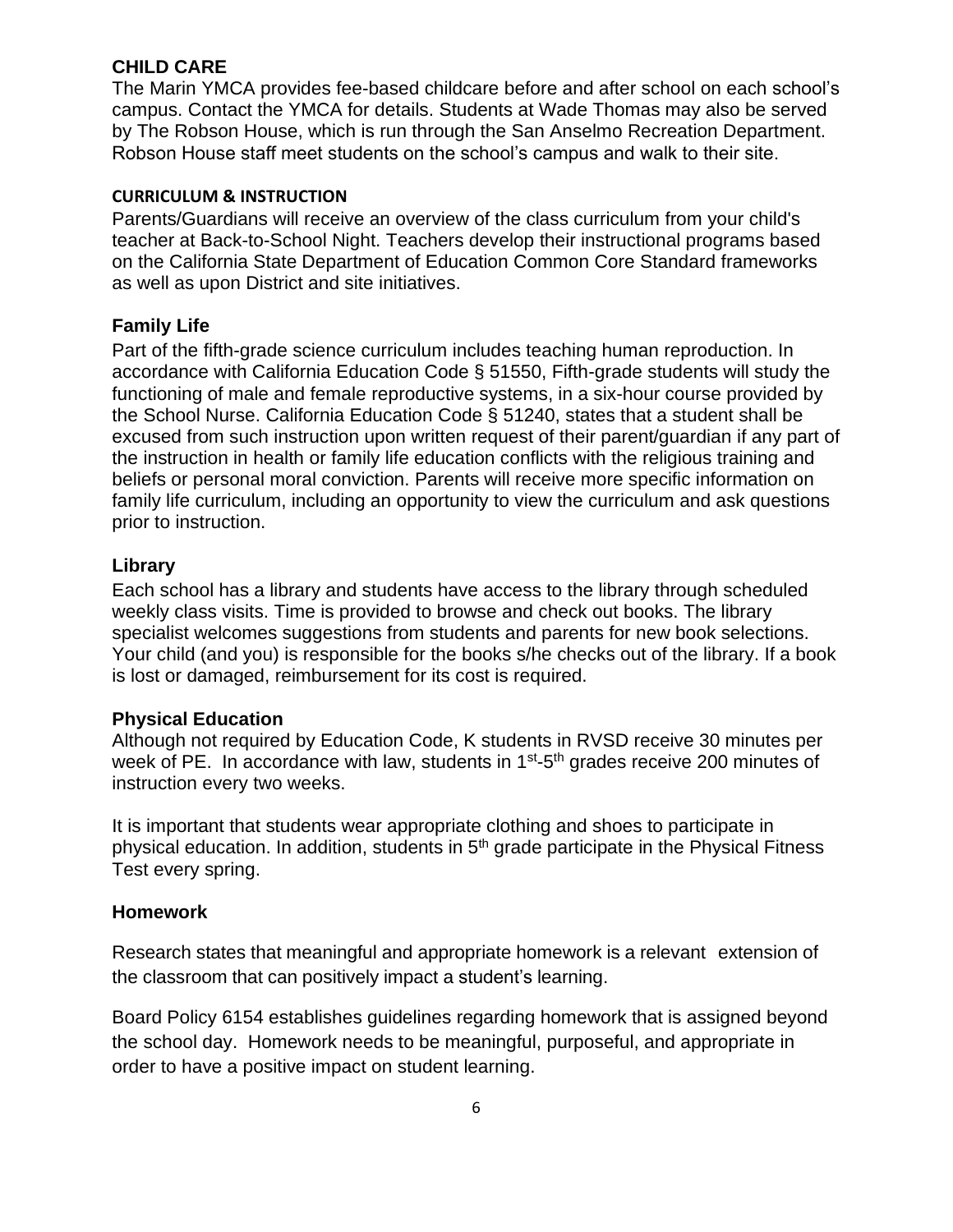The purpose of homework is to increase knowledge, inspire creativity, improve ability and practice skills. School staff will develop and regularly review the homework plan, and this information will be provided to parents/guardians during Back to School Night and throughout the school year. Open communication between families and teachers regarding homework is vital. Students and parents are encouraged to contact teachers with questions and concerns about homework and achievement in school.

The District recognizes the value of extracurricular activities, along with unstructured time and adequate sleep for a healthy school/life balance.

## **Make-Up Work**

Students who miss school because of absence will have opportunities to make-up assignments and/or tests. The teacher may need to provide an alternate activity that is equivalent to, but not necessarily identical to, the assignment/s missed during the absence. Students shall receive full credit for work satisfactorily completed within the time limits.

## **ASSESSMENTS AND EVALUATIONS**

Assessment and evaluation is an integral part of the teaching and learning cycle. Teachers will use a variety of classroom assessments to identify students' needs for remediation and enrichment. Assessment of our students' progress is a key element in a successful academic program as it informs instruction. Teachers use formative assessments to determine student progress in both English/Language Arts and mathematics.

## Reading Formative Assessments

The District administers both the *Fountas & Pinnell* Assessment System and the *Reading Inventory* to identify a student's reading skill level. These assessments provide teachers, students, and parents valuable information in the following ways:

- Determine reading placement levels
- Assist teachers in grouping students for instruction
- Help students select text for learning and pleasure both literature and informational text
- Identify students who need interventions
- Progress monitor the outcomes of strategic instruction
- Document a student's progress during the school year and over several years.

## Writing Formative Assessments

The District administers on-demand writing prompts to all students prior to instruction in the genre (narrative, information, and opinion/argument) and after instruction in the genre. This provides the teachers, students, and parents with information to support the student's learning. The teachers use rubrics for each genre from the book *Writing Pathways.*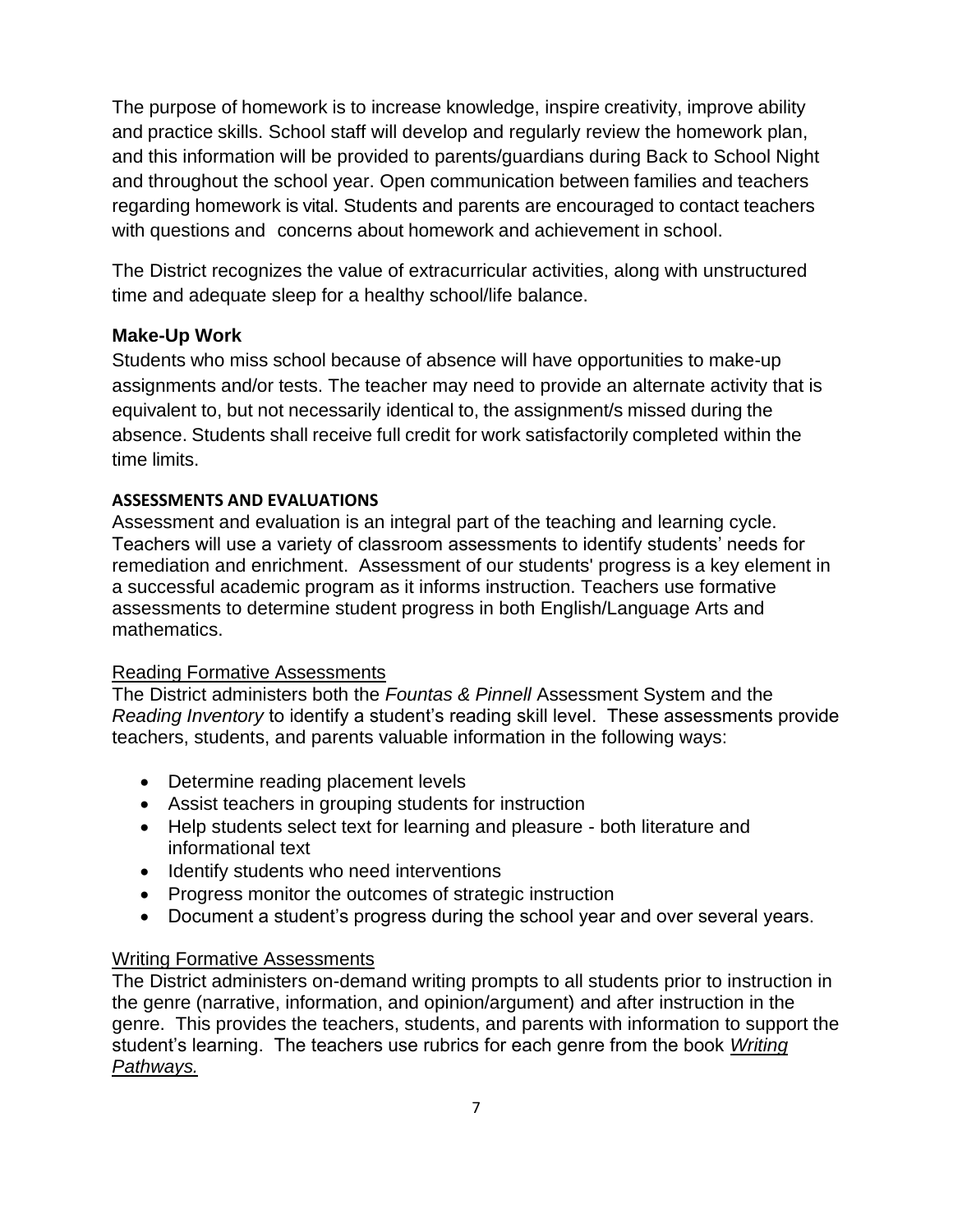#### Math Formative Assessments

District teachers have developed math formative assessments based on the math curriculum, and students are assessed at regular intervals to determine progress and to guide instruction during the school year. These assessments also identify students who may require support and interventions.

#### California Summative Assessments

All students in grades 3-8 take the California Assessment of Student Performance and Progress (CAASPP) in the spring of each year. These assessments are computerbased tests that measure student knowledge of California's English language arts/literacy (ELA) and mathematics standards. The results from these assessments provide the school and district with a broad understanding of how students are learning so that we can address their needs.

5<sup>th</sup> grade and 8<sup>th</sup>-grade students take the California Assessment Science Test (CAST) based on Next Generation Science Skills (NGSS).

Students in 5<sup>th</sup> and 7<sup>th</sup> grades take the CA Physical Fitness Test.

#### **CELEBRATIONS**

Birthday and holiday celebrations are a special time for children and can be a difficult time for a child with a severe food allergy. There are many great options to use instead of food, such as stickers, pencils, a book or game for the classroom. Each school site may have specific procedures for celebrating student birthdays and school-wide celebrations and events. Please contact the school site for specific procedures.

Please review the section under Health about Food Allergies and Food Intolerances.

#### **FACILITIES**

The District recognizes that the school facilities are a community resource. The primary purpose is to ensure that they are used for school programs and activities. However, if you, a club or organization wishes to use a facility and/or grounds, please contact the school to complete the Facilities Use process.

#### **HEALTH & SAFETY**

#### Emergency Cards

An Emergency Card must be completed for each student yearly and updated whenever there is a change. Please be sure to notify the office immediately of any changes to home address or home phone number. It is also extremely important that we have correct contact information (e.g. work, mobile, and home phone numbers) for parents/guardians in the event of an emergency**.** 

In an emergency, the parents/guardians will be notified first. If they cannot be reached, we must have at least two local available relatives or friends to contact in case of illness or emergency.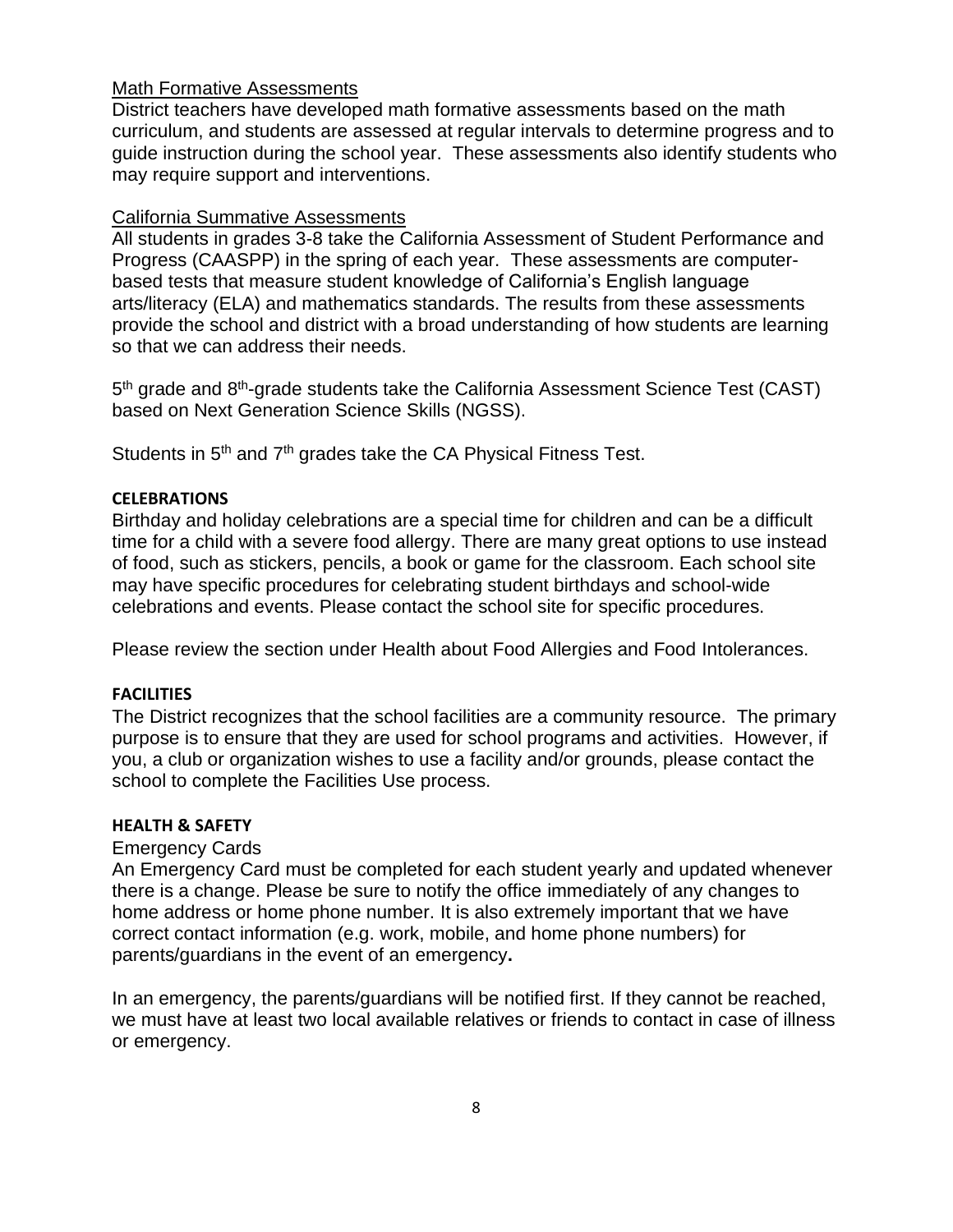Children are released only to parents/guardians and adults listed on the emergency card.

If there is a court-ordered custody agreement or restraining order, please provide a copy to the school.

## **TELEPHONE**

The school telephone is not to be used by students unless an emergency situation arises, a student becomes ill or has forgotten his/her lunch. Families are encouraged to make after school plans before leaving in the morning to minimize classroom interruptions.

#### Messages

Please be sure your child knows who will pick them up each day or if they are to walk home. Also, make sure your child knows what he/she is to do in the event it is raining after school. We discourage the use of the office phone. All arrangements should be made before your child leaves home since delivering messages to your child can cause a disruption to the classroom. The office will do their best to communicate messages to students during the non-instructional time. In the event of an emergency, the school office will. have your child(ren) come to the office. Messages for students after lunch cannot be guaranteed to be delivered.

## Use of Smartphones

In accordance, with California Education Code §, 48901,7 smartphones may not be used at school by a student when they are under the supervision of school staff. Students may use smartphones at school under the following circumstances:

- In the event of an emergency or a threat of danger
- When a physician determines the possession or use of a smartphone is necessary for the students' health or well-being.
- If the smartphone is required by the student's individualized education program or 504.

if you think your child needs to bring a smartphone or a personal electronic device to school please complete the form in the school office. The school is not responsible if the smartphone is lost or damaged and may be prohibited if the student does not follow the regulations. If your student is bringing a smartphone or electronic device, please do not call the student on the device.

#### **STUDENT HEALTH &SAFETY**

The Ross Valley School District has a number of specific protocols and procedures to assist in its emergency response. Whether the situation involves a seismic event, terrorism, fire or a stranger on campus, it is the intent of RVSD to:

- Take effective action to minimize injuries and loss of life
- Utilize school personnel and facilities to care for victims
- Provide maximum security for students and employees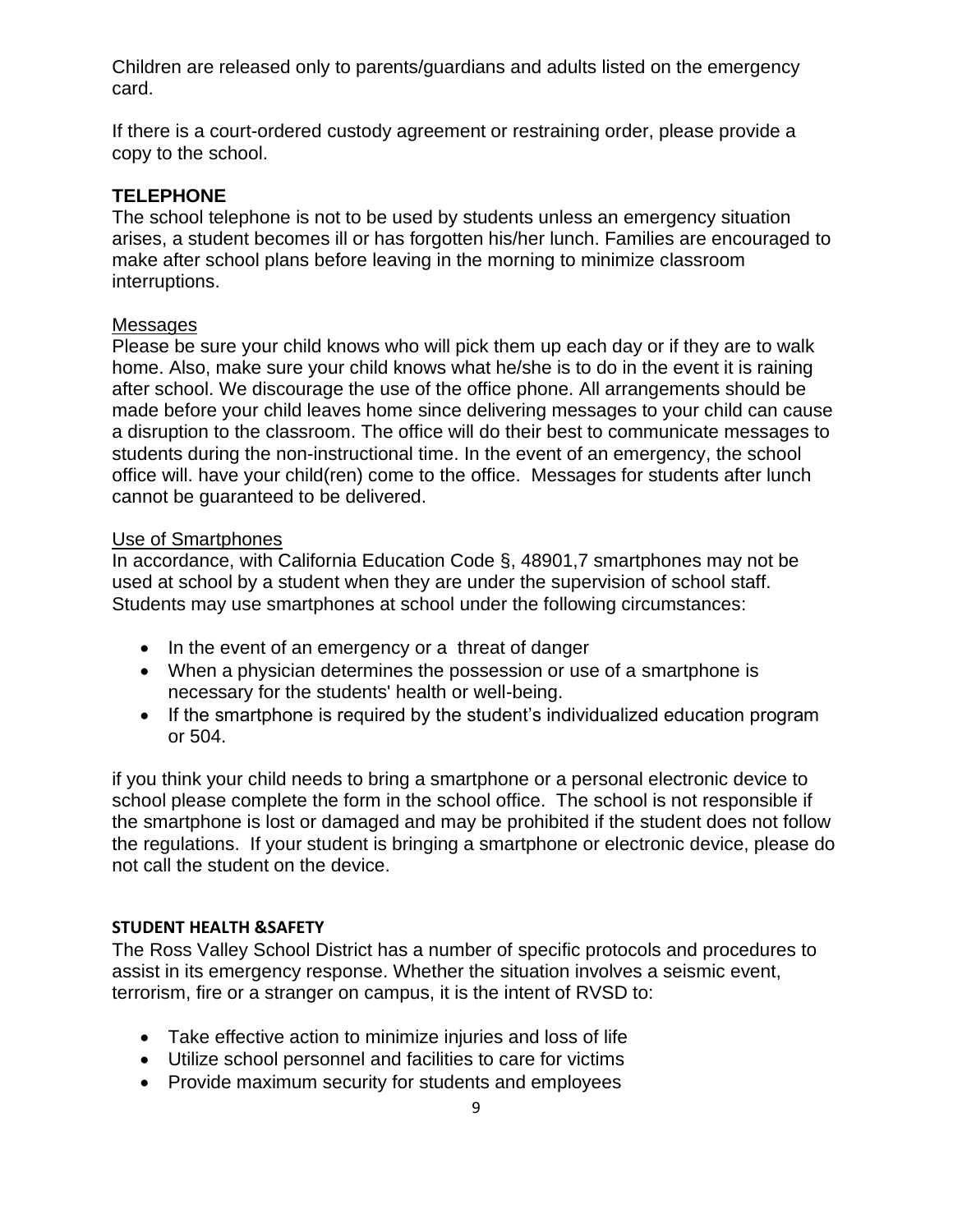- Provide a safe and calm environment for students
- Protect and preserve school property

In the event of a disaster or inclement weather, please call the RVSD School Closure Hotline at (415) 721-4751.

## Emergency Response Management

In the event of an emergency situation during the school day, here are some important points to remember:

- The Ross Valley School District will be secured and students will be kept at school until they can safely be released to parents or authorized guardians through an established reunification process.
- Employees are expected to have personal disaster plans for their homes and families so that they can carry out their school disaster responsibilities.
- District staff members receive training in emergency procedures and are provided opportunities for the development of necessary skills, including rescue and first aid.
- Though RVSD works closely with emergency response agencies, it may be necessary to coordinate our own response efforts if emergency personnel is tending to more immediate needs. RVSD staff members have therefore been assigned specific roles and responsibilities, which are practiced during drills throughout the year.

All RVSD schools and departments review and update their disaster plans annually and submit a copy to the District Office at each school year. The district's emergency response capabilities are in compliance with all local, state and federal statutes and requirements.

## Fire Drills, Earthquake Drills, and Lockdown Drills

Our District staff is trained in procedures to follow in the case of an emergency. Each teacher has a map of the school showing how students are to leave and where to line up. We practice drills on a regular basis to be prepared in case of a real emergency. All students and school personnel participate in safety drills There is a fire drill scheduled each month that school is in session. Earthquake drills are conducted quarterly Lockdown drills and shelter in place drills are done twice yearly.

## Student Accident and Illness Coverage

Parents may purchase accident insurance for their children at the beginning of the school year. Detailed information is available on the District website under the Back to School tab or you may request information from the school office.

## Illness

If your child complains of not feeling well in the morning or has any symptoms of illness, please keep him/her home until he/she is well. A child may be too sick to attend school if the child has a fever, diarrhea, vomiting, rash, or other signs or symptoms of illness (e.g., persistent crying, extreme irritability, uncontrolled coughing, difficulty breathing, wheezing, and lethargy).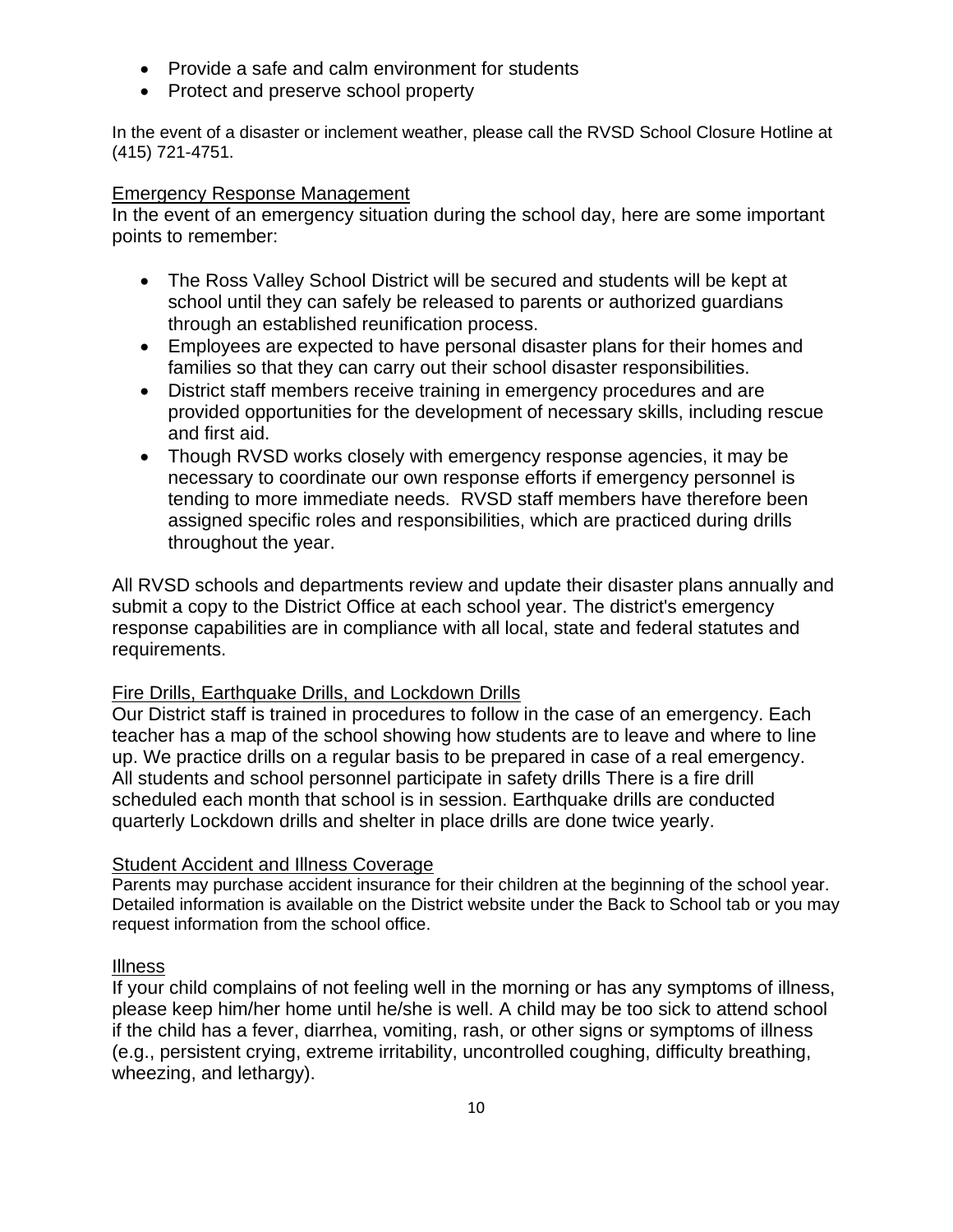If there is a situation in which your child feels ill during the school day and is unable to participate, you may be contacted to pick up your child. School personnel is trained in first aid and each school is equipped with a first aid kit. Paramedics may be called in the event of an emergency.

Please notify the office if your child has been diagnosed with a communicable disease so that we may provide other families with information. We send out the notices via email to all families in the school, and no identifiable student information is included; just notice that students may have been exposed to a communicable disease.

## **Allergies**

RVSD develops plans to help accommodate children with food allergies. It is imperative that we create a safe, nurturing environment for children with food allergies and food intolerance. Over the last several years, there has been an increase in the number of children with asthma and food allergies, 1 in 13 children. These children have an increased risk of anaphylaxis which is a rapid, severe allergic reaction, which can cause difficulty breathing, swelling, dizziness, and even death.

Ross Valley School District has adopted Board Policy and Administrative Regulation 5414.27 - Food Allergies/Special Dietary Needs in response to this significant issue which focuses on providing a safe and healthy environment for all students to learn. If your child has a food allergy or intolerance:

- Written documentation from a health care provider must be provided to the school with recommendations to keep the student safe.
- School personnel will take part in food allergy education and training by the school nurse
- Principals will notify the teacher that the student has documented food allergy and/or food intolerance.
- Principals will notify the parents that a student has documented food allergy or food intolerance and that all classroom and grade level celebrations will be free from the allergen.
- In the cafeteria, allergen-friendly seating will be designated
- Classroom projects or activities will avoid using common food allergens that are harmful to students.
- We will attempt to celebrate special events with non-food items.
- If food is involved, only labeled prepackaged healthy food items with a complete ingredient listing are allowed in that classroom or grade level event or activity.

We appreciate your support in helping keep all students safe and healthy.

## School Nurse

The District Nurse provides health services to our students. She visits each campus one day per week and develops health plans for students with chronic illnesses. In addition, the nurse ensures that vision and hearing are screened at the mandated grades.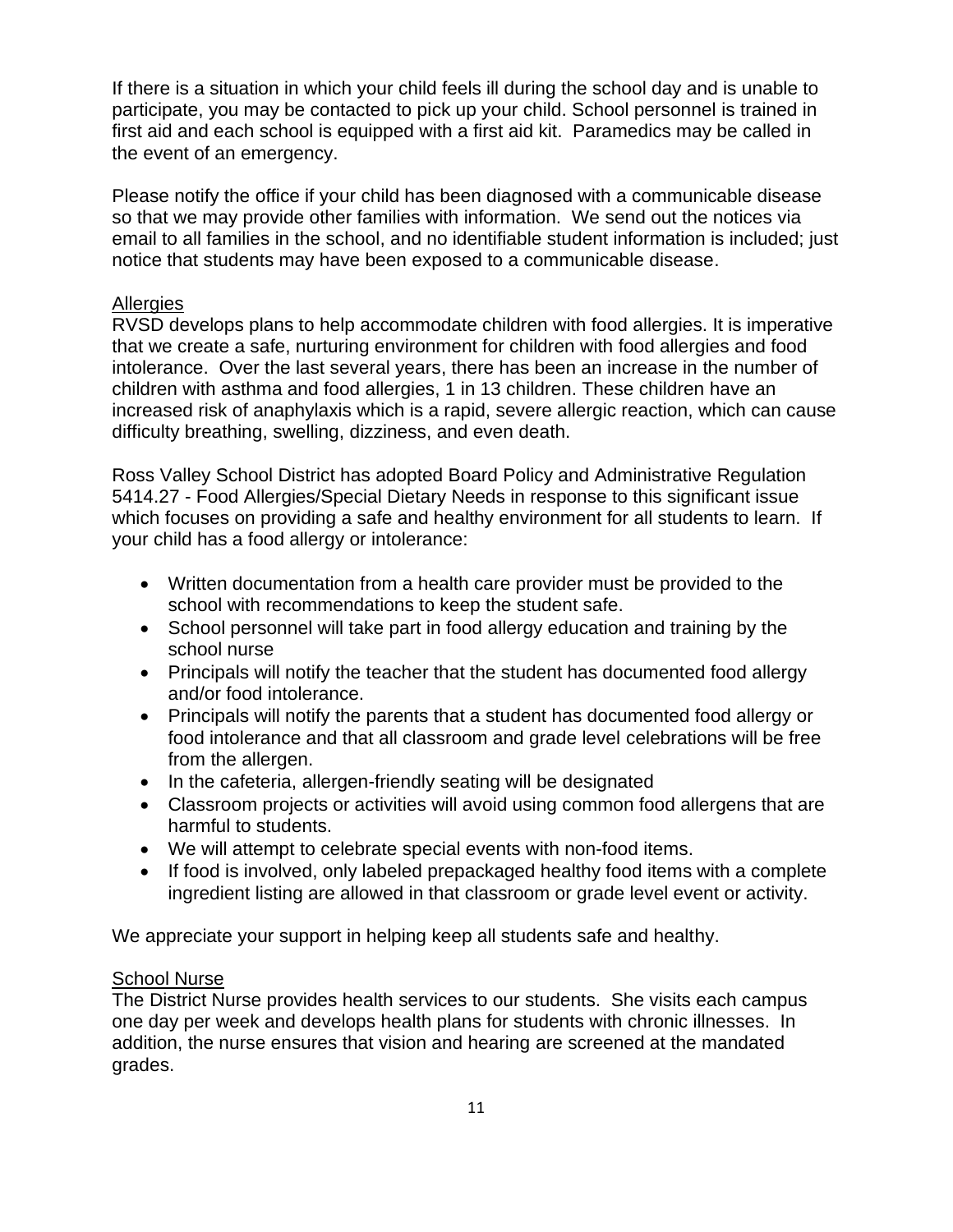## **Medication**

In accordance with California Education Code (s) § 48423 and § 49480, administration of medication during school hours by school personnel will be permitted under the following conditions: The physician states that it is necessary for medication to be given during school hours; or the medication may be needed in an emergency such as an allergic reaction.

- Specific written directions for the administration of the medication (s) are given to the school personnel by the physician, including over the counter medication.
- Written authorization for the administration of the drug is signed by parents/guardians.
- Medication must be brought to school by the parent labeled with the student's name, the name of the prescribing physician, identification number or the name of the medication, the pharmacist who dispensed the medication and the dosage to be given at specific times or in specific situations.

Medication must be stored and administered in the school office. All medication must be in the original bottle and labeled with the student's name**.** Students are not allowed to keep medicine with them in their classroom.

#### Immunization Requirements

All students attending school must be immunized based on the requirements of the California School Immunization Law for grades TK-12. Information about the requirements may be found at the following website [www.shotsforschool.org.](http://www.shotsforschool.org/)

Students without the required school-age immunizations will not be allowed to attend school unless there is a medical waiver on file at the school from your physician. Personal belief exemptions are no longer accepted.

## Head Lice

Head lice may appear on any child. If your child complains of an itchy scalp, check for head lice. If your child has lice, please contact the school immediately. Nits (eggs) are easier to spot than lice. Eggs attach themselves firmly to hair shafts near the skin. Lice are spread by close contact or using the hat, comb, or brush of an infected person. If a student is found to have head lice or nits the entire class may be examined.

The responsibility for the treatment of head lice rests with the home. Students with live head lice shall be sent home. If nits are present, but no live lice, students may remain at school. Parents will be notified so their child can be treated. The recommended way to treat head lice is to use an over-the-counter anti-lice shampoo. Backcomb hair with a fine-tooth comb to remove all nits. Vacuum your child's room. Soak combs and brushes for one hour in a solution containing anti-lice shampoo. Wash your child's sheets, blankets, pillowcases, and any clothing worn in the last 72 hours in 140° F water. Items which cannot be washed should be placed in an airtight plastic bag for three weeks. Students may return to school when the parents have completed the requirements and signed the Treatment Release Form.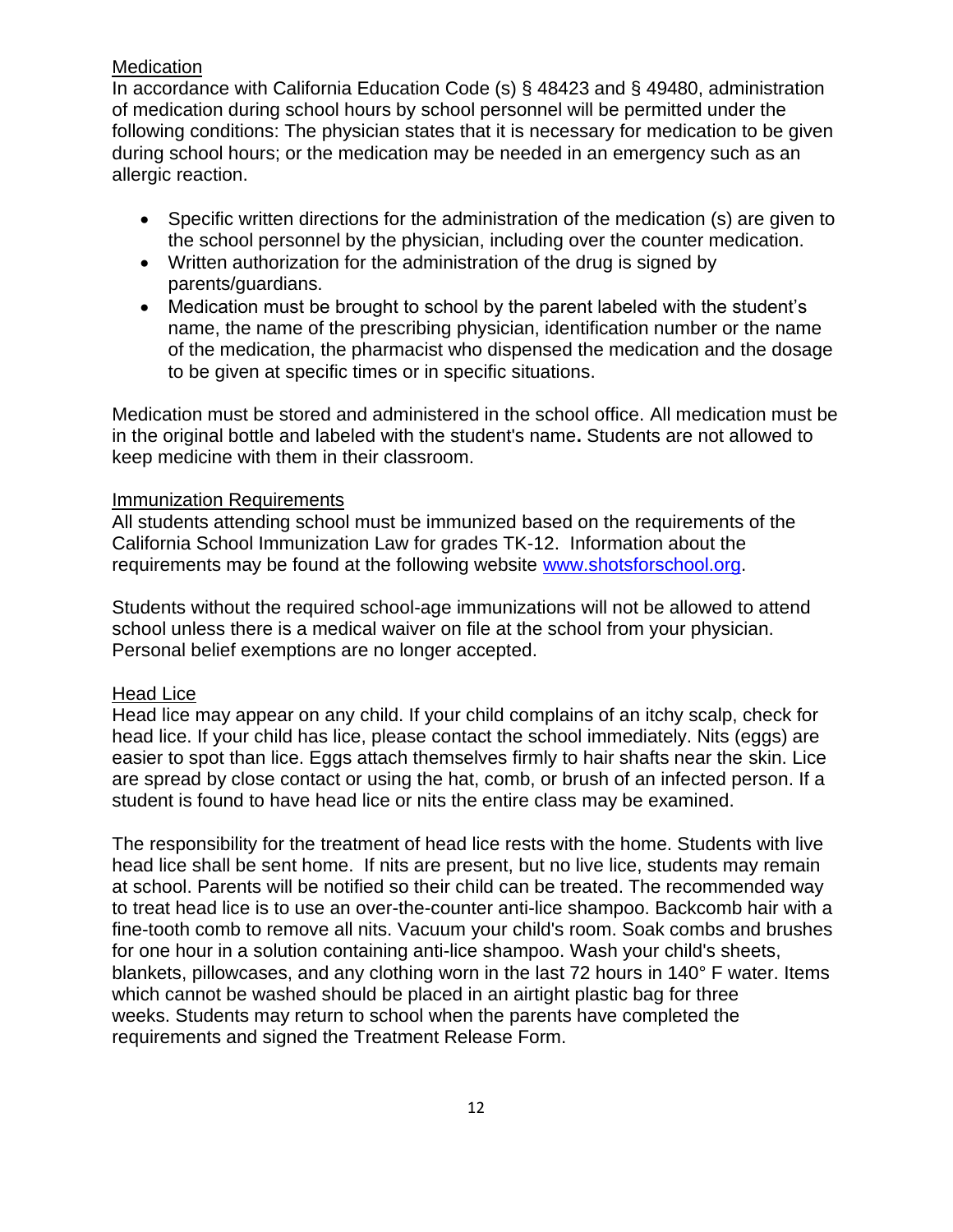## Vision and Hearing Screenings

In accordance with Education Code § 49455, RVSD appraises the vision and hearing of pupils in TK, Kindergarten 2nd, 5th, and 8th grade or upon first enrollment in a California school. All screenings are conducted by credentialed school nurses/school audiometric as follows:

- Grade 1: color vision boys only
- TK, Kindergarten, 2nd, 5th, and 8th-grade vision and hearing

## Home - Hospital Instructions

Home-Hospital Instruction (HHI) is provided according to Education Code §48206.3 to a student with a temporary illness or injury which makes school attendance impossible or inadvisable due to a health reason. The purpose of the HHI Program is to support the student in maintaining a continuity of instruction during the student's absence from the regular program.

To qualify for the HHI Program, the student's illness or injury must be diagnosed and verified in writing by a licensed physician/clinician. The term "temporary disability" is defined as a physical, mental or emotional disability incurred while a student is enrolled in a regular day class and after which the student can reasonably be expected to return to regular day classes without special intervention.

Contact the Student Services Department if your child has a long-term illness and will not be able to attend school.

## **PETS AT SCHOOL**

Pets are not allowed on school property unless special arrangements have been made through the classroom teacher or principal. When dropping off or picking up your child, please leave pets at home. Any stray animal found on campus will be turned over to the Marin County Humane Society.

#### **LOST AND FOUND**

All lost and found items are stored in a designated location at each school campus. Students and parents should check there periodically for lost items. Items remaining after the last class day in December and June will be given to charity. It is recommended that you label all articles of clothing on the inside, either with your child's name or a symbol they will recognize.

#### **LUNCH**

It is very important that every child has a nutritious lunch. The Ross Valley School District provides a daily lunch program through our vendor, The LunchMaster, and can be purchased via the website [http://www.thelunchmaster.com.](http://www.thelunchmaster.com/)

If your child forgets to bring lunch or purchase lunch, there are a limited number of emergency school lunches available for purchase. Please let the school know if your child needs an emergency lunch.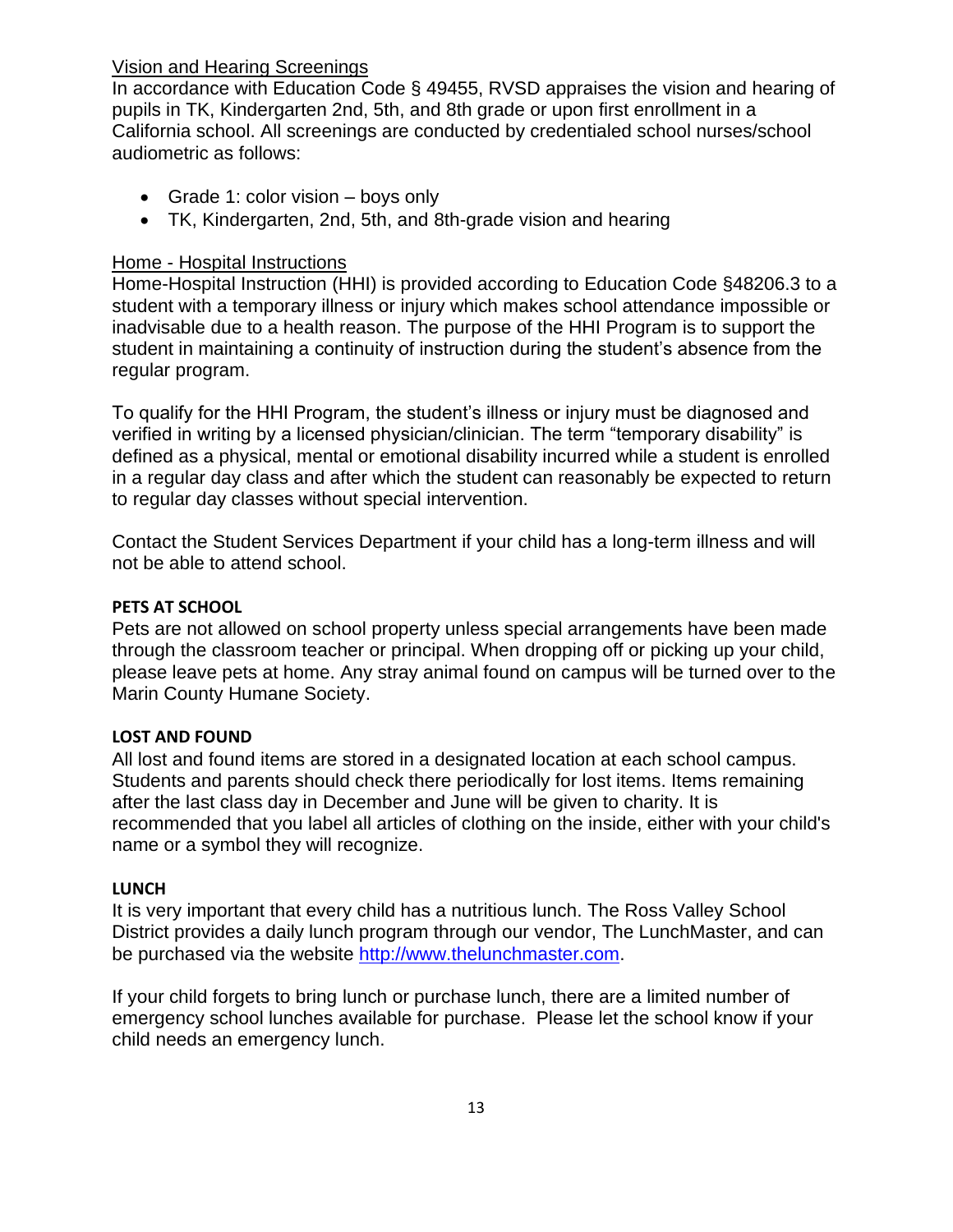Details are sent home at the start of each school year the about the National School Lunch Program (NSLP). Applications to participate in the NSLP are available and are included in the student first-day packets, School Office, District Office, and the District Web Site.

It is recommended students bring a nutritious snack to eat mid-morning.

#### **PARENT COMMUNICATION & INVOLVEMENT**

We welcome communication with parents. You may receive information about your child and the school program in many ways.

#### Website

Current information about our District and Schools is available on our website at [www.rossvalleyschools.org.](http://www.rossvalleyschools.org/) Visit our website often for up to date school and community information. All school events and activities are included on the school website. In addition, you can follow RVSD's Twitter feed (@RVSD) to learn what is happening in the District.

#### Parent Square

This is a communication system that allows the schools and district to send out important and emergency messages using text, voicemail, and email. Please make sure your information is up to date in order to receive the information.

#### Local Control Accountability Plan (LCAP)

The LCAP is a critical part of the new Local Control Funding Formula (LCFF). Our district engages parents, educators, staff, and the community to establish these plans. As California's school funding law, the Local Control Funding Formula (LCFF) is a way for our district and schools to focus on student success. The LCFF requires school districts to involve parents in planning and decision-making as well as in developing the District Local Control and Accountability Plan (LCAP).

The LCFF and LCAPs provide a great opportunity for parents to engage in the decisions that impact their children and schools. The District will be presenting components of the LCAP at the Superintendent's Council as well as at District Board Meetings.

## Roundtable

Round Table is a Superintendent's committee comprised of representatives from each school and the YES Foundation. The group meets on a regular schedule during the school year with the Superintendent and other administrators to discuss the activities within the District.

#### Superintendent's Council

Superintendent's Council is a Superintendent's committee of representatives from each of our schools. Stakeholder involvement is a critical ingredient for the success of any school district and there are many opportunities within our community for the talent, experience, expertise, and skillsets of various stakeholders to be effectively utilized to improve our schools.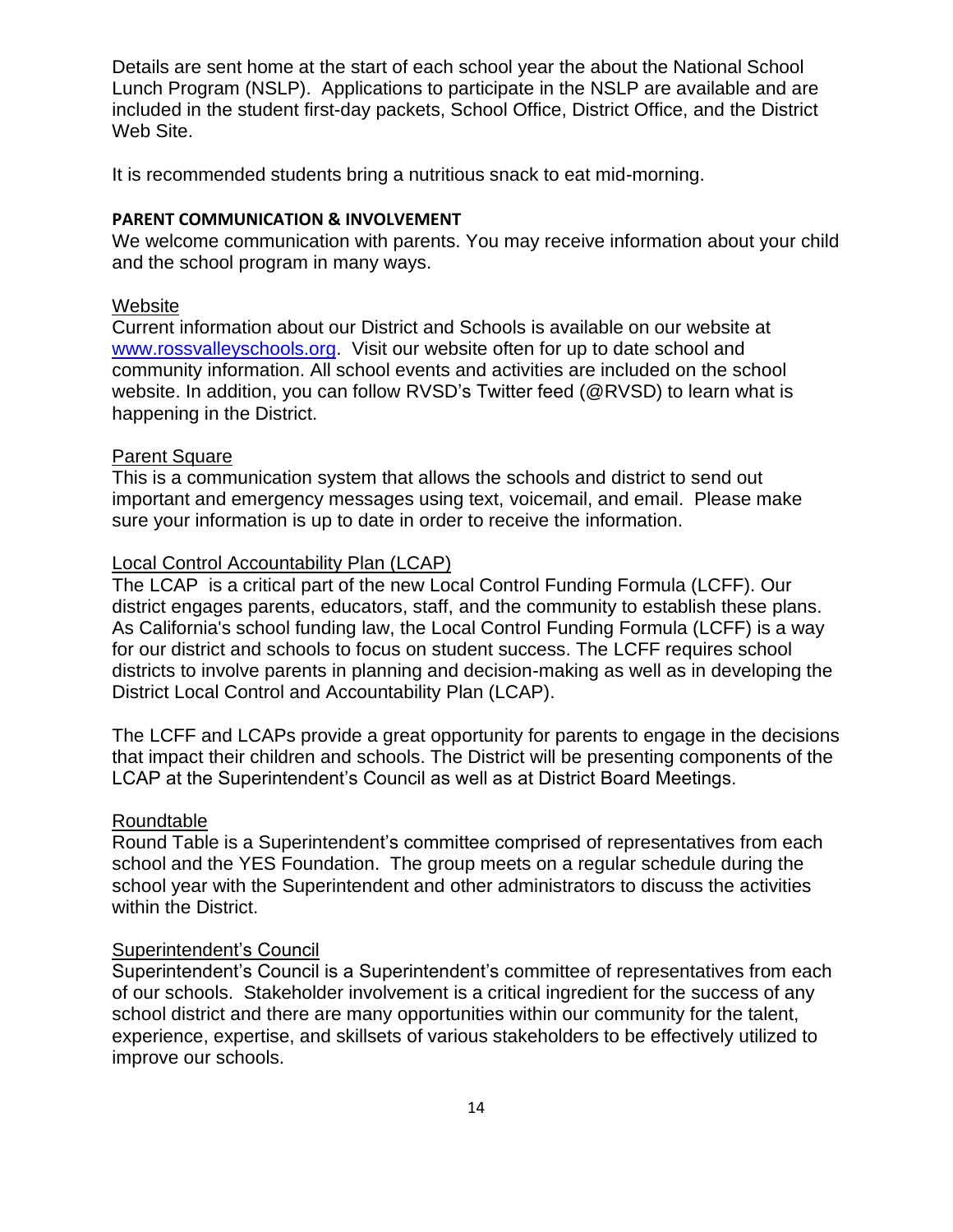#### **Newsletters**

Each school sends home a newsletter regularly via email. Printed copies are available upon request. The newsletter keeps you informed of school events, activities, and schedules in the school and community. The newsletter and attachments are on the school website under Newsletters.

#### **Teachers**

Parents are encouraged to communicate with their child's teacher. Teachers are available for phone calls before and after school. You may also call the school during the day and leave a message with the office or ask to be connected to the teacher's voicemail. You may communicate by email and they will be read after the instructional day.

Teachers have meetings and after-school duties, so other than quick exchanges, if you wish to meet with a teacher, please schedule an appointment with him/her. That way you can be assured they will have sufficient time to meet and discuss your child. In the event of a problem, contact the teacher first to resolve the problem. In the event that a solution cannot be reached, the Principal will work with the teacher and the parents to problem solve and develop a mutually agreeable solution.

#### **Principals**

The Principal welcomes communication with parents. "Drop-in" conferences certainly do occur, but there is no guarantee that the Principal will be available. It is best to contact the Principal by email and/or phone to arrange a time.

#### Report Cards & Conferences

RVSD believes communication between parents/guardians and school staff is vital for student success and family engagement. Each teacher has a regular schedule when they send work home. In addition, teachers send home letters describing the curriculum and activities in the classroom.

Parents of students TK-5<sup>th</sup> grade meet with teachers for "intake conferences" during the first weeks of school. These conferences give parents a chance to share information about their child with the teacher.

Students in 1<sup>st</sup> -5<sup>th</sup> grade receives report cards every trimester. Transitional Kindergarten and Kindergarten students will receive report cards twice a year. During the first trimester, parents may receive progress updates. Parent-Teacher conferences are scheduled at the end of the first trimester. Students are dismissed early so that the conferences can be scheduled in the afternoon.

#### Classroom Visitation

Ross Valley School District believes that parents are important partners in the success of our school program and welcomes parents and professionals to visit our school sites. In order to maintain the integrity of instruction, ensure student confidentiality, maintain a safe school environment and minimize disruption of the instructional process,s RVSD has developed visitation guidelines which are available in the school office. Please sign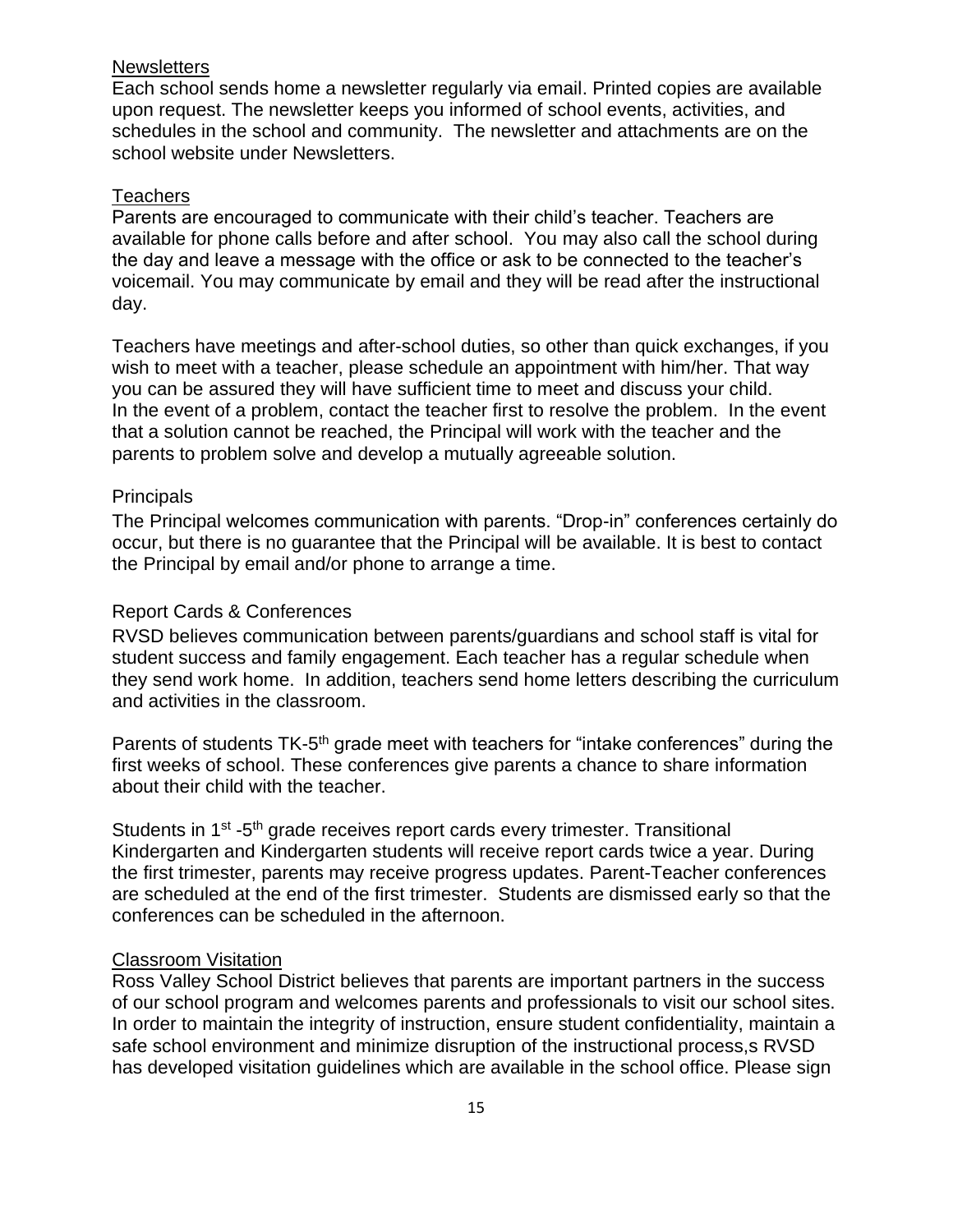in at the office for an identification badge before going to the classroom and sign out when leaving.

#### Volunteers

The District recognizes that parents and community members can provide valuable services to the schools by sharing their time, talents and experience. Volunteering provides opportunities to become directly involved in your student's education and strengthens the relationship between the school and parents in the community. Volunteers must follow school guidelines.

If you are interested in volunteering at your student's school, please contact the school office and complete the volunteer application located on the District website at <http://www.rossvalleyschools.org/parents/volunteering> In addition to the application, you will need written verification from your physician of a negative tuberculosis test within the last 4 years **or** submission of a "Risk Assessment Questionnaire."

## Field Trip Drivers

Parents/guardians may volunteer to transport children on school-sanctioned field trips. If you volunteer to drive, on a field trip in addition to the volunteer application and negative tuberculosis test, a current driver form must be on file at the school site. There are strict laws and requirements related to driving students. The volunteer and field trip driver forms need to be completed annually and are available at the school office or on the website. TB clearance is good for 4 years.

## **Overnight Field Trip Chaperones**

Parents/guardians may volunteer to chaperone students on school-sanctioned field trips. If you volunteer to chaperone, in addition to the volunteer application and negative tuberculosis test, fingerprint clearance is required. The volunteer form needs to be completed annually and is available at the school office or on the website. Fingerprint clearance is good for 10 years.

#### **School Site Council**

The School Site Council meets monthly to work together on school improvement issues. Each school develops under the guidance of the School Site Council, a Single Plan for Student Achievement. This plan describes how the school consolidates and focuses their programs and resources on improving the academic achievement of all of their students. Vital to the success of the School Site Plan is our community involvement. You are invited to participate in the many organizations, activities and training opportunities offered at your child's school.

#### Parent Organizations

The purpose of parent organizations is to improve the quality of education at our schools by supporting the involvement of parents in their child's education. The organizations are non-profit, volunteer organizations that raise funds to enrich the student's educational experiences. The organization works in conjunction with the YES Foundation.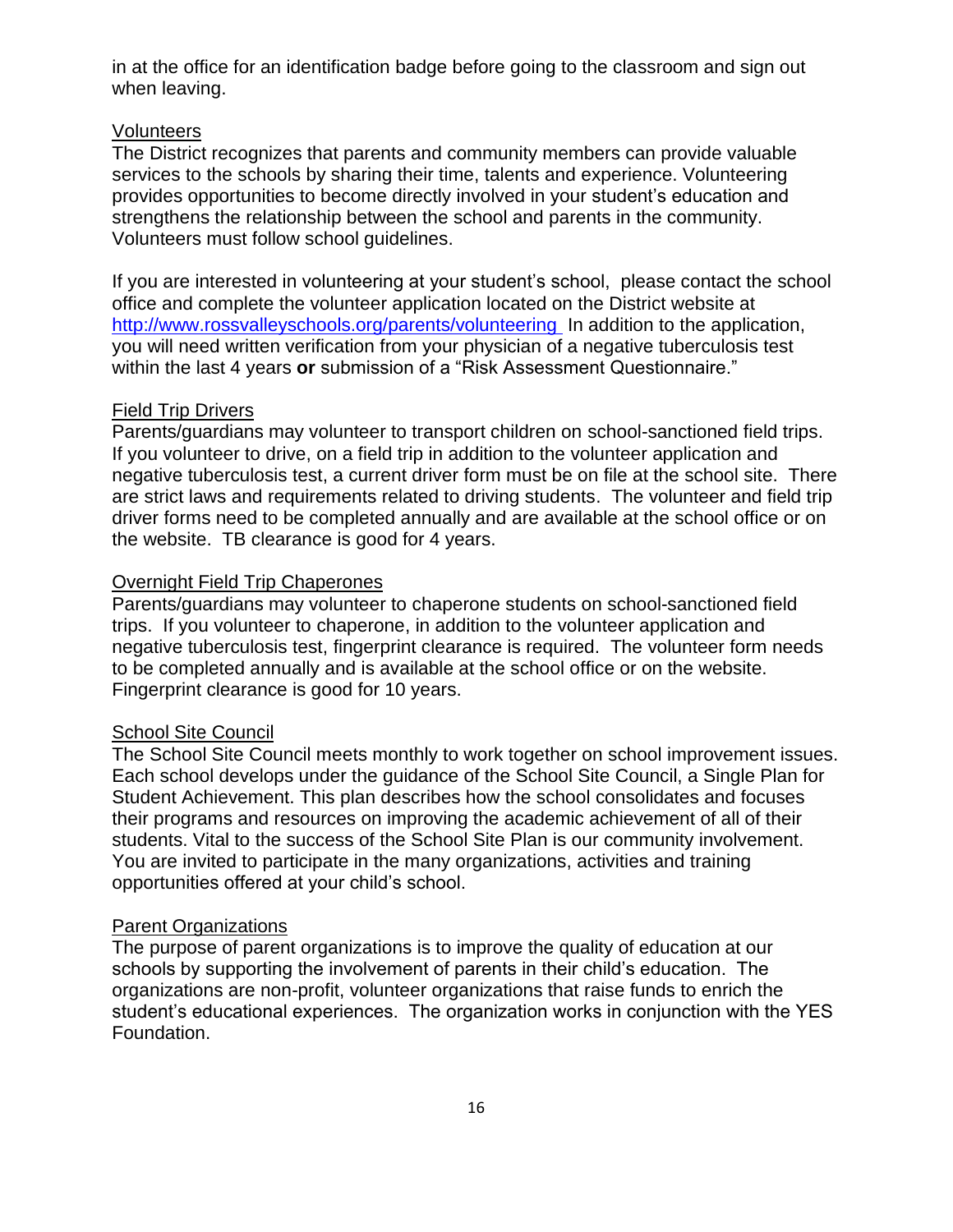## YES Foundation

Yes is a non-profit corporation dedicated to enriching the educational programs for all students attending the Ross Valley School District. With the support of the YES Foundation students receive instruction in the visual and performing arts, including an award-winning theater arts program, instrumental and vocal music, technology programs, libraries, and other academic enrichment programs to support literacy and intramural and interscholastic sports.

Parents often ask if they can donate to our schools and this can be done through the YES Foundation.

## **RESIDENCY**

In accordance with California Education Code § 48200 requires all students to attend the school district in which their parents/guardians reside unless they have an approved Interdistrict Transfer. The Ross Valley School District is required to take appropriate steps to ensure that students attending its schools actually reside within the District's boundaries or have an approved Interdistrict transfer.

## Verification of Residency

Verification of Residency which includes both proof and declaration of residency must be completed, signed, and submitted with the required documentation as required by Board Policy and Administrative Regulation 5111.1. The Verification of Residency forms is to be completed at the time of student registration and within 10 calendar days of a change of residency, and if residency is in question. To satisfactorily complete this section, you must truthfully and accurately provide the information required, initial, and sign where required.

## Declaration of Residency

Parents complete the Declaration of Residency annually on SchoolMint as part of the Back-to-School Packet for each of their children.

## **STUDENT SERVICES**

## **Special Education**

The Individuals with Disabilities Act requires that students that are eligible for special education receive a free and appropriate public education (FAPE) in the least restrictive environment in which a student can meet their needs. A student shall be referred for special education instruction only after the resources of the regular education program have been considered and utilized. Parents of children with disabilities are entitled to receive a full explanation of procedural safeguards and a description of any proposed action regarding their children and the basis for such action. Parents/guardians must provide consent for educational assessment, programs, and services.

## Child Find

Search and serve is the process to find children between 3 years-4 years, that may have a disability and may need appropriate special education service based on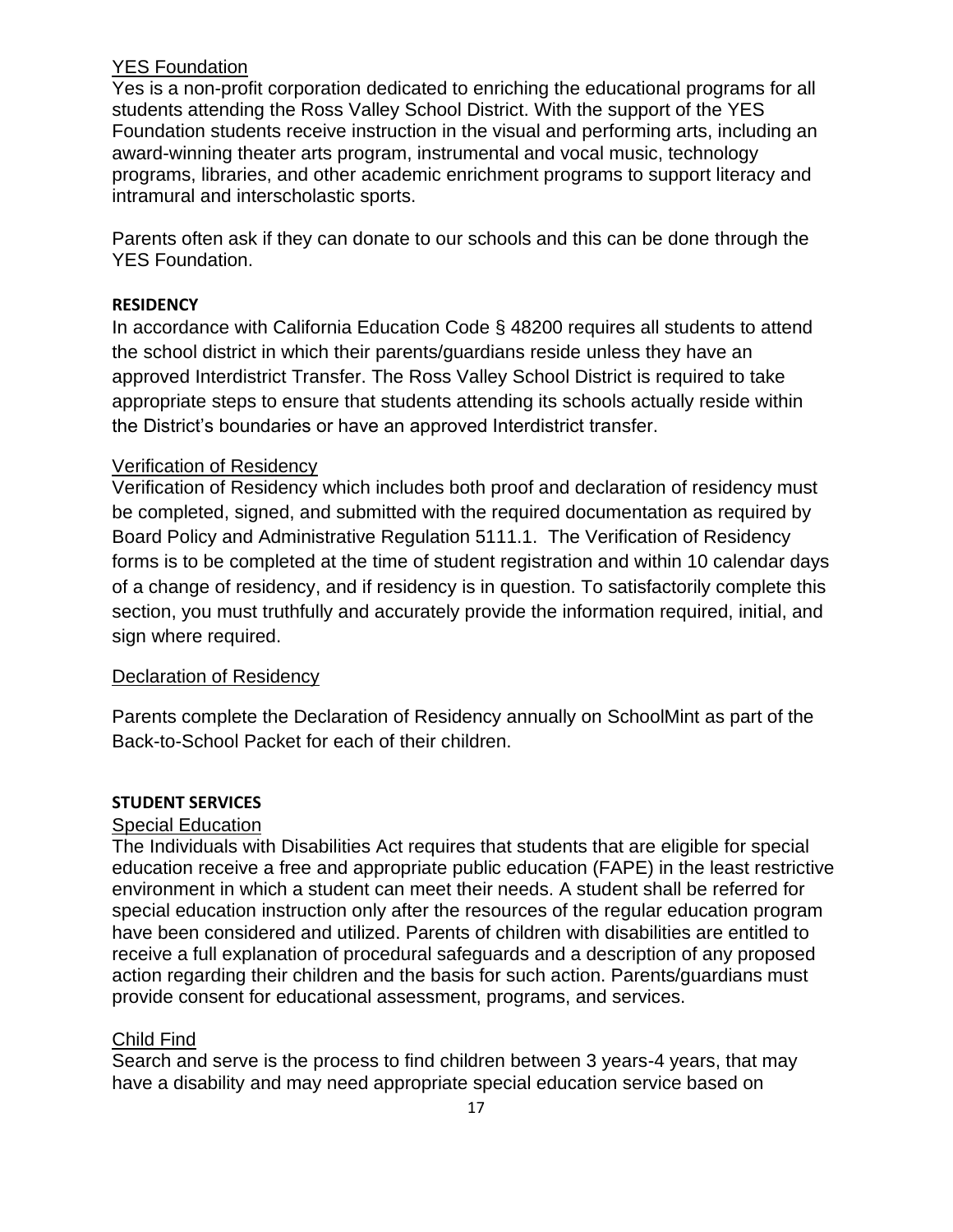California Education Code § 56300, RVSD actively seeks children who might qualify for special education assistance. For further information, please call (415) 451-4066.

## 504 Services

American Disabilities Act Section 504 is a civil rights statute that extends protection to individuals with disabilities. To become eligible for services, it must be determined that your student has a physical or mental impairment that substantially limits one or more major life functions and requires accommodations.

## Multi-Tiered Systems of Support (MTSS) and Student Success Teams

Our goal is to ensure that all students are learning. In the event that a child is experiencing difficulty, there is a pyramid of support that determines strategies and a plan for how to provide the support (s) s for the student. This problem-solving process is part of the Response to Intervention (RtI) model. The purpose of RtI is early identification and intervention for students who are experiencing difficulties in school. These problems may involve behavior, academics, attendance, health, or socialemotional issues. The team's goal is to make recommendations and/or interventions that will facilitate the student's progress.

The Student Success Team (SST) is a school site team, composed of general education and special education staff, which reviews concerns regarding individual students.

If you have concerns about your student's progress, discuss these with the classroom teacher.

## **STUDENT RECORDS**

The Family Educational Rights and Privacy Act (FERPA) provide parents certain rights with respect to the student's education records. These rights are:

- The right to inspect and review the student's education records maintained by the school.
- The right to request that a school correct the student's education records that are inaccurate or misleading.
- Schools must have written permission from the parent or eligible student in order to release any information from a student's education records.
- FERPA permits schools to disclose those records, without consent, to schools to which a student is transferring; to comply with a judicial order or lawfully issued subpoena; appropriate officials in cases of health and safety emergencies; and State and local authorities, within a juvenile justice system, pursuant to specific State law.

A student's permanent record file shall include information on his/her academic and behavioral records, achievements, and awards. Parents/Guardians are entitled to view and receive copies of their children's school records. These are kept in the school office.

Some students may have an interim record if they have received special education services and have an IEP or 504. These are kept in the District Office.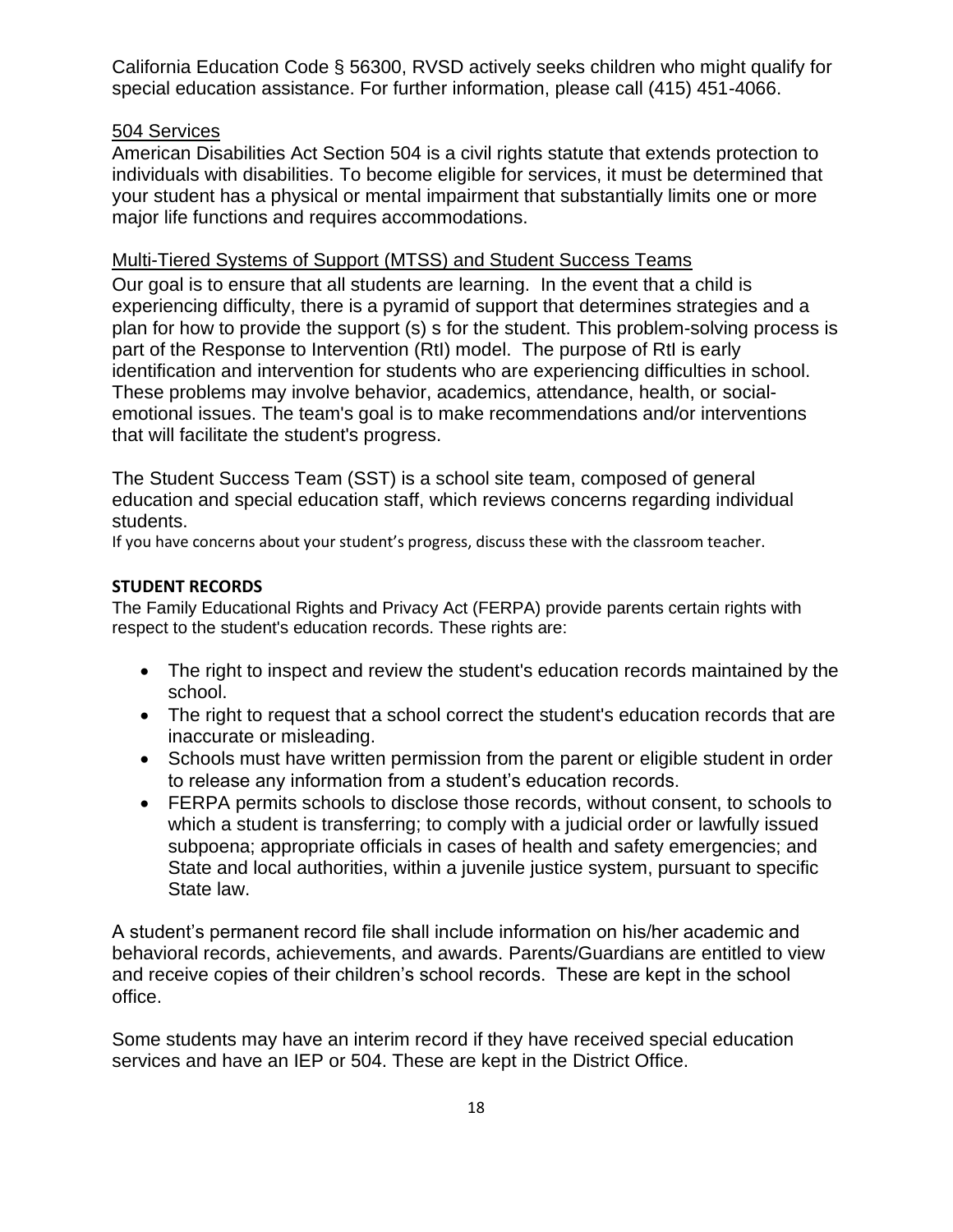Requests must be made in writing and the District has up to 5 days to provide a copy of the requested records.

#### Restraining Order

A parent or guardian who has a court order restraining others from picking up the child or children from school must have the court decree filed at the school office. Any parent indicating the existence of a court decree on the Emergency Card restraining certain individuals from picking up his or her child from school shall provide the school with a copy of the restraining order.

## **STUDENT CODE OF CONDUCT**

All students deserve to feel safe at school. The staff works together to maintain a safe and respectful school environment. Parent support is very important in making sure that all students observe their school's Code of Conduct in order to maximize the learning environment. At the beginning of the school year, each school's principal and staff members share their Code of Conduct with parents and students. Parents are encouraged to contact the school if questions arise regarding the Code of Conduct. The Response to Intervention (RtI) Process is in place at each school to provide specific support and guidance in assisting students to maintain appropriate behavior.

#### **Discipline**

The District has adopted uniform policies and procedures for student conduct and discipline with the goal of promoting a positive school atmosphere conducive to learning and to the safety and welfare of the students and school staff. Students may receive consequences for breaking a rule.

California Education Code §48900 and §48915 and Board Policy 5144.1 outline the specific infractions that may result in suspension or expulsion. However, suspension and/or expulsion are used as the last resort if other means of correction have not been effective and/or if the student is a danger to themselves or others.

Students are subject to follow the school code of conduct while on the school grounds and while going and coming to school and at any school-sponsored activity.

## Dress Code

In accordance with the Board Policy and Administrative Regulation 5132, students are expected to dress in a way that shows pride in themselves, and which acknowledges that school is a place to work and learn. Therefore, RVSD recommends clothing that will support a positive environment and is appropriate to the climate.

The primary responsibility for a student's attire resides with the student and parents/guardians. The school district and individual schools are responsible for seeing that student attire does not interfere with the health or safety of any student and that student attire does not contribute to a hostile or intimidating atmosphere for any student

The following are guidelines when assisting your child in choosing their clothing: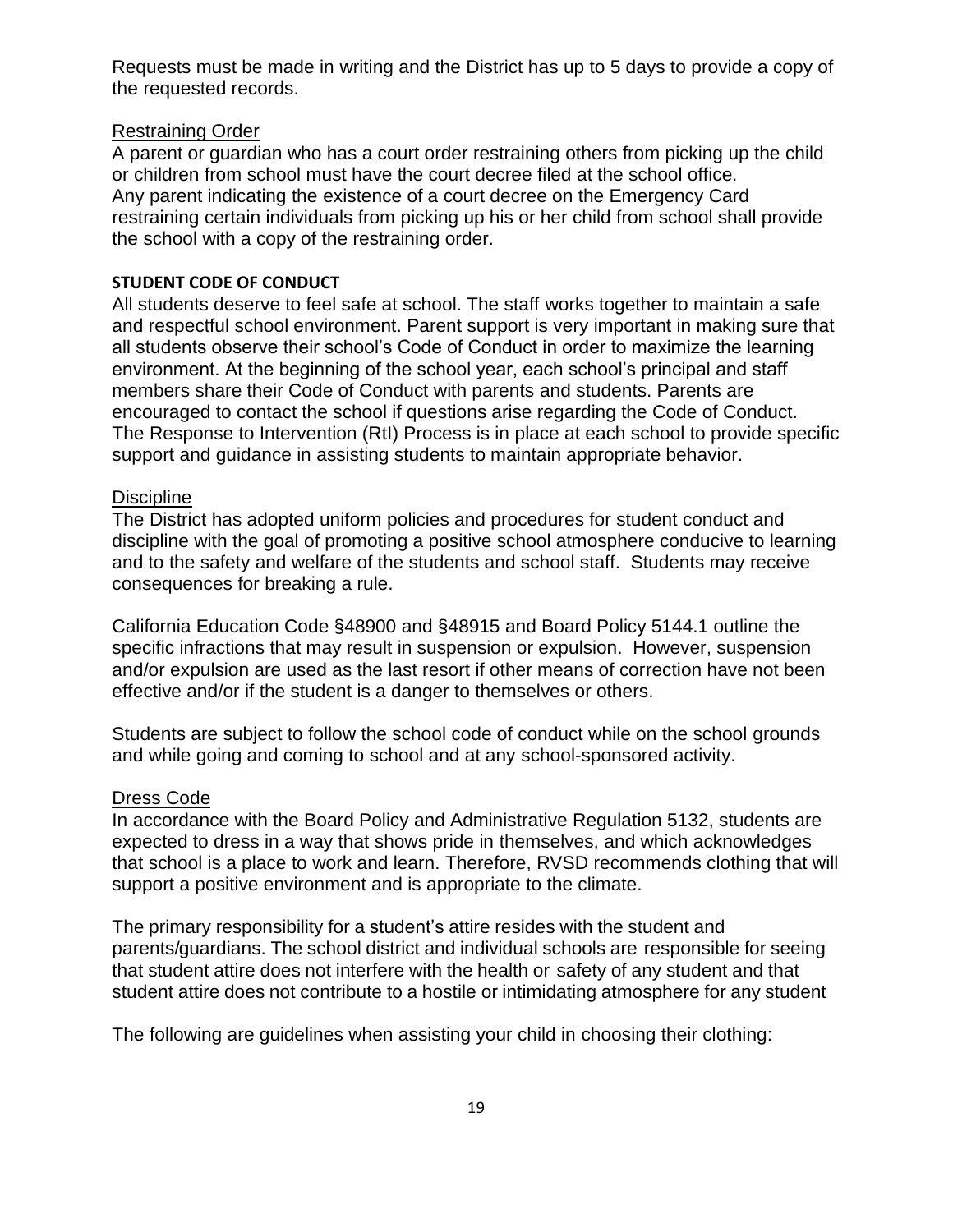- Clothing and shoes that allow the student to participate in a variety of activities indoors and on the playground are recommended.
- Tennis shoes are recommended rather than flip flops since they are safer on the playground.
- Clothing that fits is recommended neither too tight or loose; too short or too long.
- Shirts with sleeves are recommended
- Logos that promote positive themes are recommended. Any logos that promote drugs, alcohol, tobacco, violence or are offensive are not permitted.

## **Bullving**

Every student is entitled to a safe school environment free from discrimination, harassment, intimidation, and bullying. The District's policy is available on the District's website and in the school office. The District prohibits bullying as defined in Education Code§ 48900(r) including, but not limited to, discrimination, harassment, intimidation and bullying based on the actual or perceived characteristics set forth in Penal Code section 422.55 and Education Code section 220, which are disability, gender, gender identity, gender expression, nationality, race or ethnicity, religion, sexual orientation, or association with a person or group with one or more of these actual or perceived characteristics.

No student or group of students shall, through physical, written, verbal, or other means, harass, sexually harass, threaten, intimidate cyberbully, cause bodily injury to, or commit hate violence against any other student or school personnel. Cyberbullying includes the transmission of harassing communications, direct threats, or other harmful texts, sounds, or images on the Internet, social media, or other technologies using a telephone, computer, or any wireless communication device.

Acts of discrimination, harassment, intimidation or bullying should be brought to the attention of the principal. There is a link on the [RVSD website](https://docs.google.com/forms/d/e/1FAIpQLSdwAk0FFc0DAGc0dDDY3YxXdSrOz0BzsR9p-MAPAlLxcYW_9A/viewform) to the complaint form and other information regarding bullying, discrimination, harassment, and intimidation.

A complaint may be made anonymously by the District's Nondiscrimination/Anti-Bullying Coordinator. If there is sufficient corroborating information, the District will commence an investigation. Complaints will be considered confidential. However, it may be necessary to disclose certain information in order to effectively investigate. Any student who engages in bullying on school premises, or off-campus in a manner that causes or is likely to cause a substantial disruption of a school activity or school attendance, shall be subject to discipline, which may include suspension or expulsion, in accordance with district policies and regulations.

The District prohibits retaliation against individuals who make complaints or provide information related to such complaints.

## Sexual Harassment

The Governing Board of the Ross Valley School District reaffirms its commitment to the safety and well-being of all its students and, therefore, prohibits unlawful sexual harassment of or by a student or by anyone in or from the district.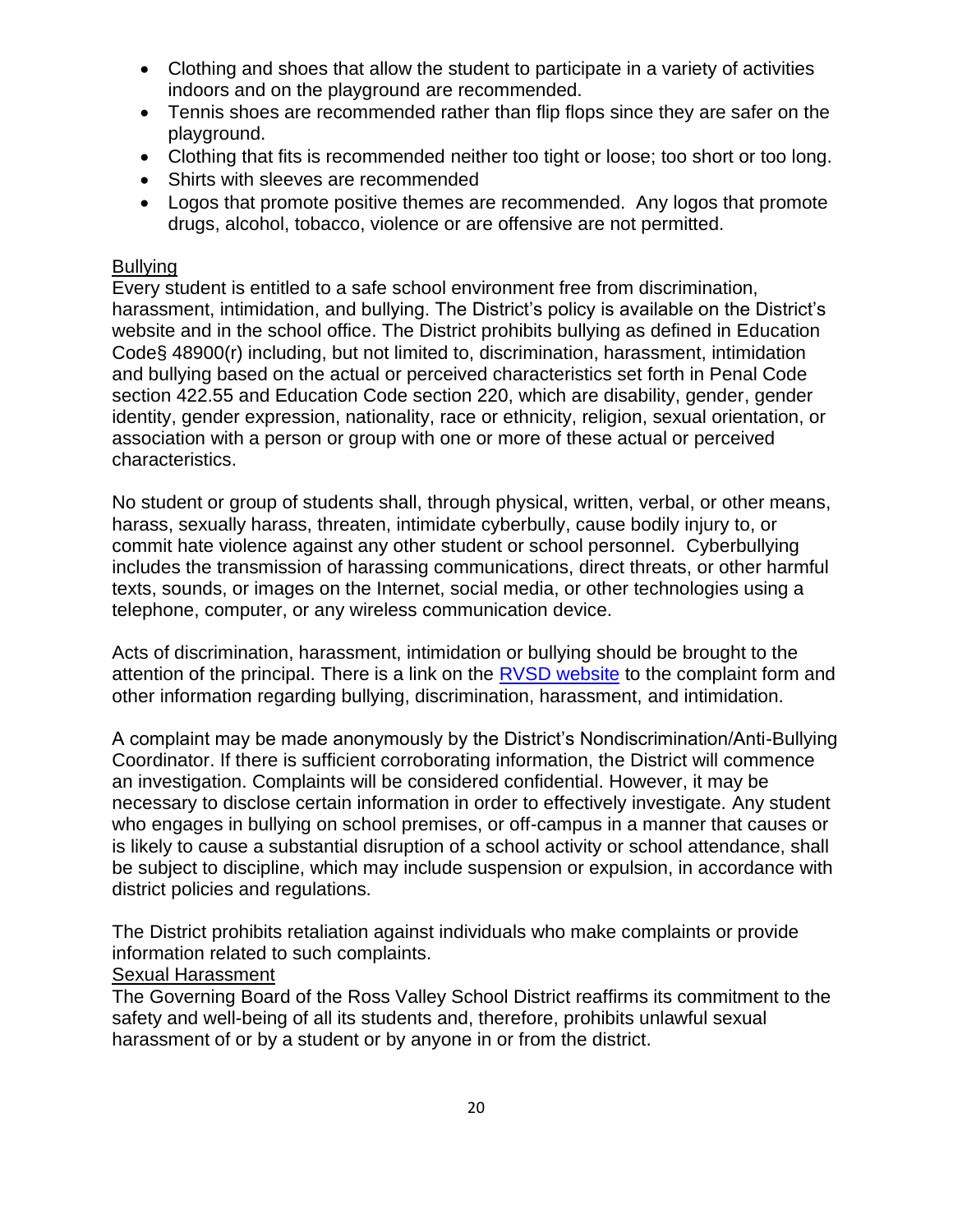Moreover, it is the intent of the Board to ensure that all students be aware that they need not endure any form of sexual harassment. As such, this policy shall be posted, distributed to students and employees, and included in the annual notice to parents/guardians.

In accordance with California Education Codes § 48980(g), 231.5; and Board Policy 5145.7(a), any student who engages in the sexual harassment of anyone at school or at a school-sponsored or school-related activity shall be subject to disciplinary action. Students and staff aware of incidents of sexual harassment shall report such incidents immediately to the principal/designee and may file a complaint pursuant to Board Policy 1312.3(a).

For complete copies of Board Policies and Administrative Regulations or Education Codes related to Nondiscrimination, Hate-Motivated Behavior, Harassment, Sexual Harassment, and Uniform Complaint Procedures, contact the school or District Office.

## **TITLE IX**

RVSD is committed to protecting students' civil rights and ensuring that all District programs and activities provide an environment that is free from discrimination, harassment and intimidation and/or bullying.

Title IX is a federal law that was passed in 1972 to ensure that male and female students in educational settings are treated equally and fairly. It protects against discrimination based on sex, including sexual harassment. In addition, Title IX protects transgender students and students that do not conform to sex stereotypes. State law prohibits discrimination based on gender, gender expression, gender identity, and sexual orientation. The preamble to Title IX of the Education Amendments of 1972 states that:

*"No person in the United States shall, on the basis of sex, be excluded from participation in, be denied the benefits of, or be subjected to discrimination under any education program or activity receiving Federal financial assistance."*

Complaints of discrimination, harassment, intimidation or bullying are investigated through the District Uniform Complaints Procedure.

The District Title IX Coordinator who oversees the District's compliance with Title IX requirements and promotes sex equity in the District's programs. Contact the District's Title IX Coordinator (s):

Eric Saibel or Chris Carson Ross Valley School District 110 Shaw Drive San Anselmo, California 94960 Telephone: (415) 451-4065 or (415) 451-4075 Email: [esaibel@rossvalleyschools.org](mailto:esaibel@rossvalleyschools.org) or [ccarson@rossvalleyschools.org](mailto:ccarson@rossvalleyschools.org)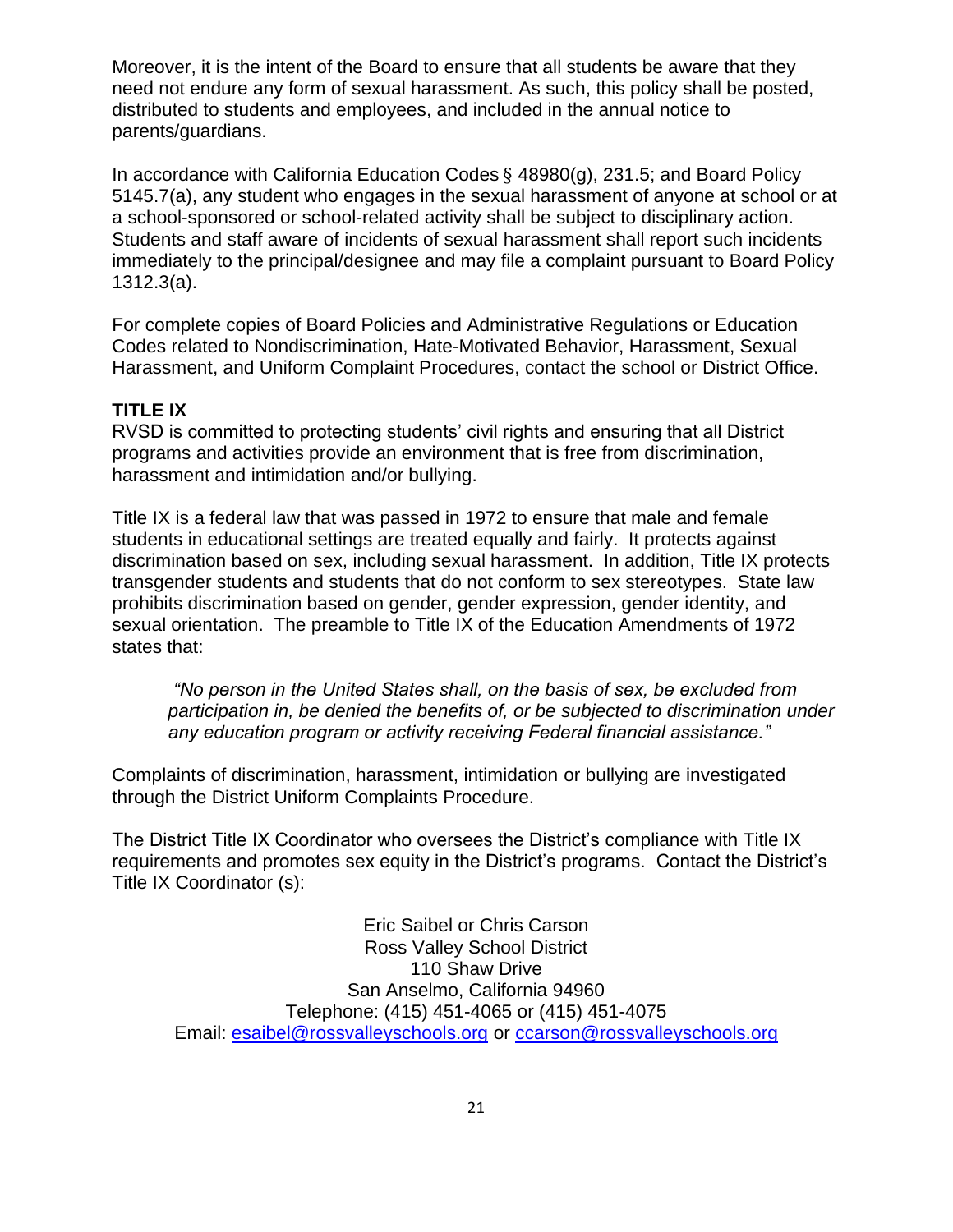## **TITLE I & ENGLISH LANGUAGE LEARNERS**

The Ross Valley School District receives special state and federal categorical program funds to improve student achievement. Federal regulations governing Title I programs of the *No Child Left Behind Act of 2001* provide the following to parents:

- The right to request information regarding the professional qualifications of their child's classroom teacher.
- A copy of their child's state assessment results.
- Notification when their child has been taught by a teacher who is not highly qualified.
- Information to parents of limited English proficient students, the need for placement in a language instruction class
- Notification if their child's school is identified for school improvement and subsequent corrective action to be taken, plus the option to transfer their child to another public school.
- Notice of the availability of supplemental educational services/approved providers.
- A jointly developed written parent involvement policy.

## **TOBACCO, ALCOHOL & DRUG-FREE SCHOOLS**

The Ross Valley School District supports the non-use of alcohol, tobacco including vaping devices and drugs by district children and adolescents in order to:

- Maintain alcohol, tobacco, drug-free, safe and positive school environment.
- Reduce and prevent at-risk behavior.
- Enhance academic success and responsibility for healthy citizenship.

Rules, regulations, and rights pertaining to discipline for violation of all behavioral standards, including alcohol, tobacco and drug use, are available from your school principal.

## **TRANSPORTATION**

Transportation to and from school is the responsibility of the parent. When dropping off or picking up in your car, please be mindful of all traffic laws to be respectful of fellow parents and neighbors of the school. Do not park in red zones, double park, park in handicapped designated areas, or block emergency access roads. Never leave your car unattended in the drop-off or pick up zones. If you have to go onto the campus, please find appropriate parking.

To help mitigate the congestion common at the beginning and the end of the school day, we encourage all our students to take 'greenways' to school whenever possible to decrease traffic and carbon footprints and increase physical activity. Children in our district get to school by walking, biking, rolling and/or taking the bus. The District works closely with Safe Routes to Schools to make walking and biking safe. Please always be respectful of our neighbors and do not block their driveways or turn around in their driveways.